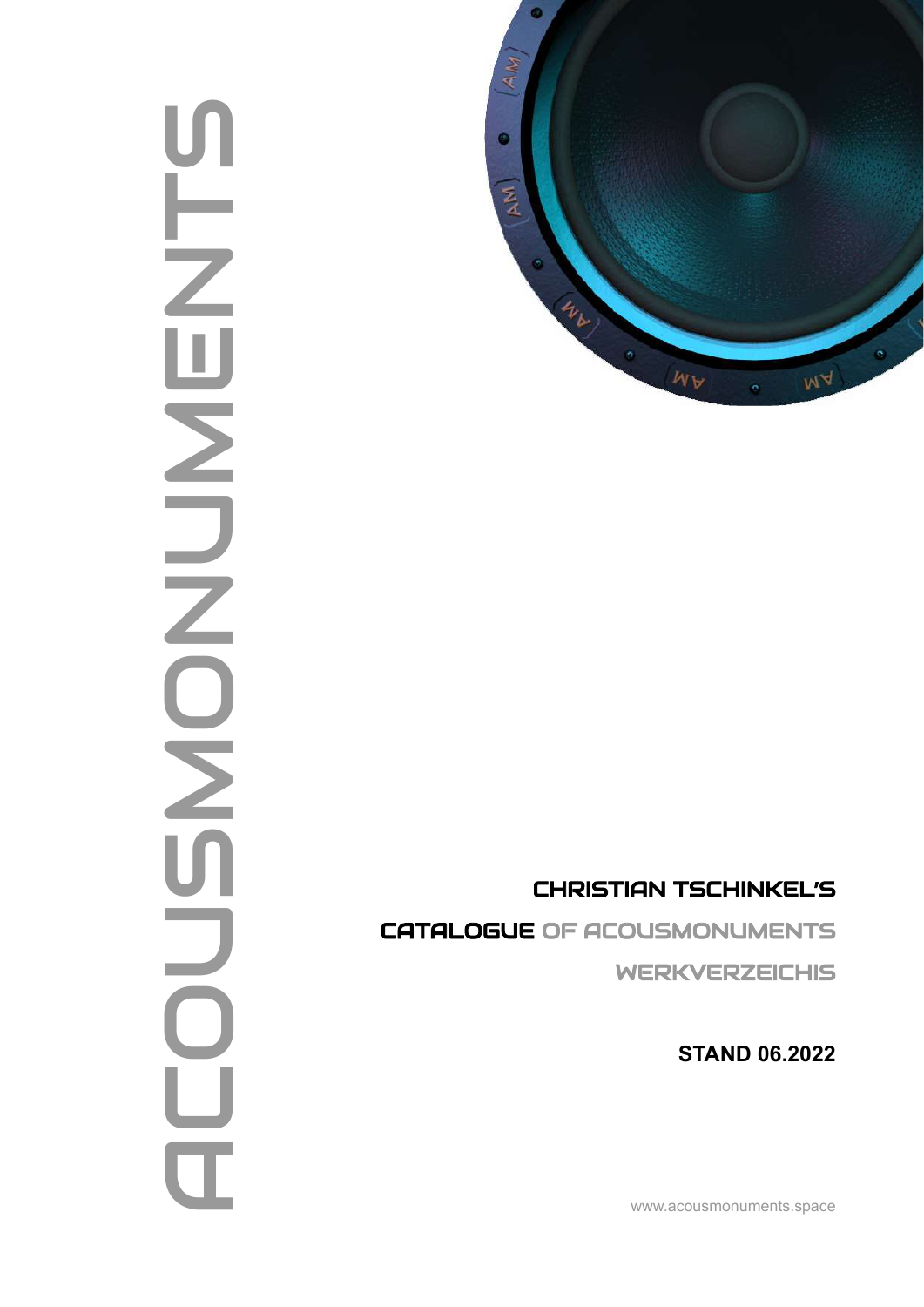## CHRISTIAN TSCHINKEL'S CATALOGUE OF ACOUSMONUMENTS WERKVERZEICHNIS **STAND 06.2022**

## **≡** MUSIC

**≡ JUVENILE DELINQUENCIES**

**\_\_\_\_\_\_\_\_\_\_\_\_\_\_\_\_\_\_\_\_\_\_\_\_\_\_\_\_\_\_\_\_\_\_\_\_\_\_\_\_\_\_\_\_\_\_\_\_\_\_\_\_\_\_\_\_\_\_\_\_\_**

- **≡ PRE- & SEMI-ACOUSMATIC MUSIC**
- **≡ ACOUSMONAUTICS [POP-ACOUSMATIC MUSIC]**
- **≡ DICHOTIC MUSIC**
- **≡ SOUND INSTALLATIONS**
- **≡ STUDIES & FRAGMENTS**

## **≡** PUBLICATIONS

- **≡ CD ALBUMS**
	- **+ CD-COMPILATIONS & -COLLABORATIONS**
- **≡ WRITINGS**
- **≡ INTERVIEWS**

## **≡** VENUES OF PERFORMANCE

- **≡ COMPOSING AND PRODUCTION STUDIOS**
	- **+ STUDIO COOPERATIONS**
- **≡ PUBLIC PERFORMANCES**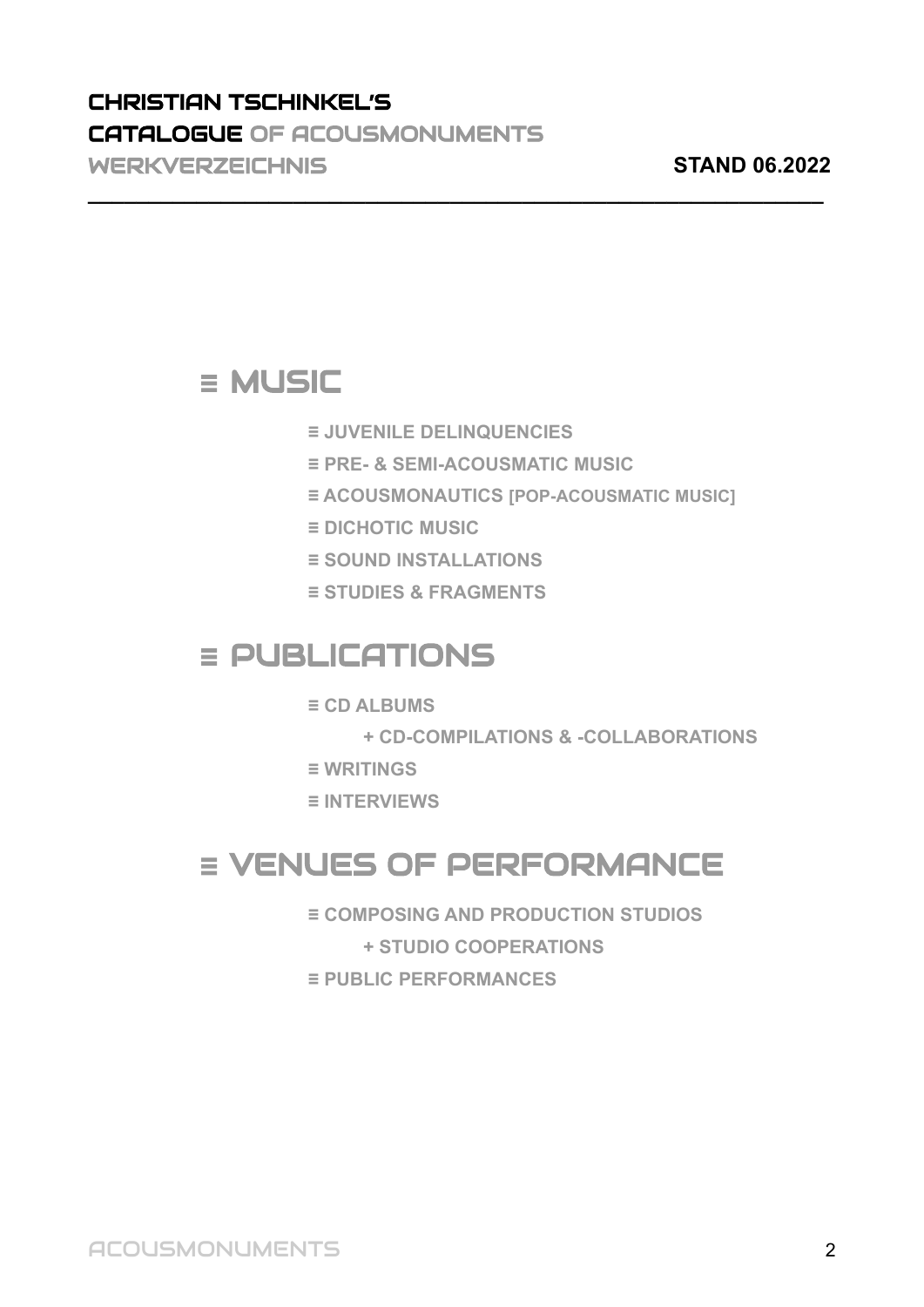## **≡** MUSIC

## **≡ JUVENILE DELINQUENCIES**

| During My School Days (1989-1991)                                                                                                                                                                                                                                                                                                                                                                                                                                                                                                                                                                                                                                                                                                | Total: 50:30                                                                                             |
|----------------------------------------------------------------------------------------------------------------------------------------------------------------------------------------------------------------------------------------------------------------------------------------------------------------------------------------------------------------------------------------------------------------------------------------------------------------------------------------------------------------------------------------------------------------------------------------------------------------------------------------------------------------------------------------------------------------------------------|----------------------------------------------------------------------------------------------------------|
| 01) Journey Into The Past<br>02) El-Amarna<br>03) The Daze Of Formula 1<br>04) Drum Fire<br>05) Introversion / Mission To The Underground (1st version)<br>06) Mission To The Underground (2 <sup>nd</sup> version)<br>07) Drumming Interlude<br>08) THOM - The Horror Of Music<br>09) Theme From Acoustic Stone<br>10) Lost Battle<br>11) Go - Went - Gone (version 1990)<br>12) The World Needs Happiness (from Project Fun)<br>intention: solo, experimentation, fun<br>additional musicians: Christian Landschützer (chimes on track 05), Christoph Galli (grindcore shoutings on track 08),<br>Robert Caks (vocals on track 12)<br>studio: home recordings, rehearsal room recordings, church recordings, garage recordings | 06:21<br>03:38<br>05:39<br>01:20<br>04:10<br>02:54<br>02:32<br>12:30<br>02:52<br>03:03<br>04:12<br>00:40 |
| original data medium: MC                                                                                                                                                                                                                                                                                                                                                                                                                                                                                                                                                                                                                                                                                                         |                                                                                                          |
| $\triangleright$ The Labyrinth (1992)                                                                                                                                                                                                                                                                                                                                                                                                                                                                                                                                                                                                                                                                                            | Total: 33:00                                                                                             |
| 01) Introversion - The Inner Voice<br>02) The Labyrinth<br>03) When The Lights Turn Blue<br>04) The Call Of Future<br>05) Thank You*<br>06) No Tomorrow<br>a) Part I<br>b) The Very Last Dream<br>c) Part II                                                                                                                                                                                                                                                                                                                                                                                                                                                                                                                     | 02:46<br>03:11<br>07:51<br>06:12<br>03:07<br>09:08<br>---:---<br>---:---<br>1.11                         |
| * music: Gerald Pink & Christian Tschinkel<br>intention: solo, desire<br>additional musicians: Claudia Müller (violin solo on track 03), Gerald Pink (keyboards on track 05),<br>Christian Krucsay (e-guitar on Track 03, 04), Martin Irouschek (alto saxophone on track 03, 04)<br>studios: home recordings; Altaïr Lärmzone: recording and mixing by Christian Krucsay<br>original data medium: MC                                                                                                                                                                                                                                                                                                                             |                                                                                                          |
| $\blacktriangleright$ Cocktail (1993)                                                                                                                                                                                                                                                                                                                                                                                                                                                                                                                                                                                                                                                                                            |                                                                                                          |
| 01) Cocktail<br>14) The Moment Of Awakening One Summer Sunday Morning                                                                                                                                                                                                                                                                                                                                                                                                                                                                                                                                                                                                                                                            | 00:30<br>00:30                                                                                           |
| intention: project featuring two original compositions and twelve cover versions (track 01, 14: solo intro & coda)<br>additional musicians: /<br>studios: Brain Jogging Lab: pre-production; Altaïr Lärmzone: recording and mixing by Christian Krucsay<br>data medium: DAT & MC                                                                                                                                                                                                                                                                                                                                                                                                                                                 |                                                                                                          |
| $\blacktriangleright$ Jingle Bells (1995)                                                                                                                                                                                                                                                                                                                                                                                                                                                                                                                                                                                                                                                                                        |                                                                                                          |
| 01) A World Of Snow I<br>28) A World Of Snow II                                                                                                                                                                                                                                                                                                                                                                                                                                                                                                                                                                                                                                                                                  | 00:58<br>00:58                                                                                           |
| intention: my father's christmas project featuring an original composition in two versions (solo intro & outro)<br>additional musicians: Christian Krucsay (e-guitar on track 28)<br>studios: Brain Jogging Lab: pre-production; Altaïr-Lärmzone: recording and mixing by Christian Krucsay<br>data medium: DAT & MC                                                                                                                                                                                                                                                                                                                                                                                                             |                                                                                                          |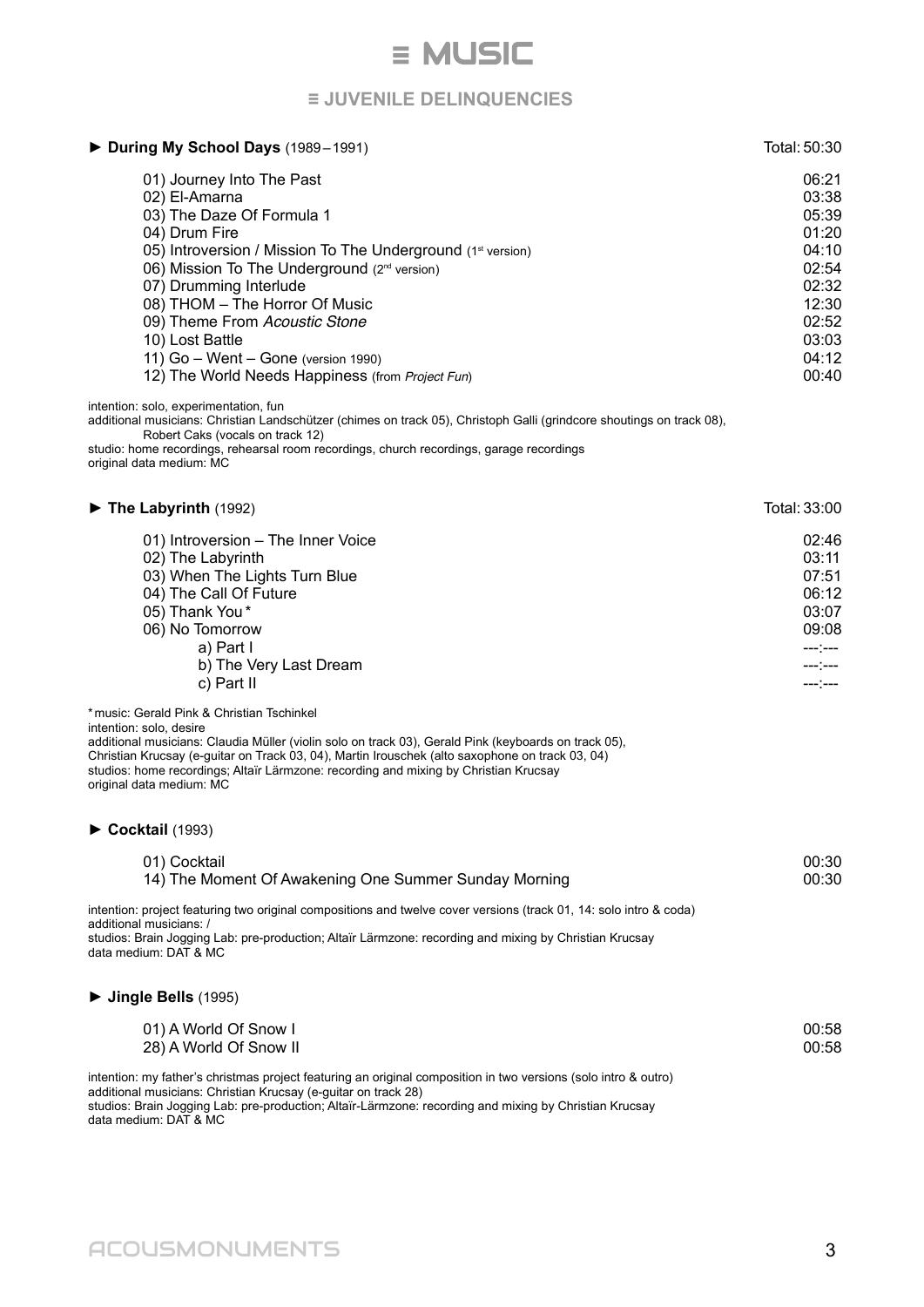| Toy-Music - Spielzeugmusik (1997-1998)                                                                                                                                                                                                                                                                                                                                                                                                                                                                                        | Total: 40:42                                                                                             |
|-------------------------------------------------------------------------------------------------------------------------------------------------------------------------------------------------------------------------------------------------------------------------------------------------------------------------------------------------------------------------------------------------------------------------------------------------------------------------------------------------------------------------------|----------------------------------------------------------------------------------------------------------|
| 01) First Take - Erstes Stück<br>02) The Funfare . Die komische Fanfare<br>03) Toy-Music · Spielzeugmusik [Exposition]<br>04) Brain Jogging • Hirnsausen<br>05) It's Forgotten · Vergessen<br>06) The Flight Of The Pollen . Der Pollenflug<br>07) kisumguezleipS · cisuM yoT<br>08) Go - Went - Gone • Gehen - Ging - Gegangen<br>09) When and Where (Lights Turn Blue) • Wann und Wo (Lichter Blau erscheinen)<br>10) All Together Now! . Und jetzt alle!<br>11) Toy-Music · Spielzeugmusik [Reprise]<br>12) Toy-Toy-Toy!!! | 01:47<br>02:39<br>04:07<br>04:14<br>04:30<br>01:36<br>04:04<br>04:56<br>04:11<br>04:49<br>03:39<br>00:04 |
| intention: solo, experimentation, fun & desire<br>additional musicians: Mama (vocals on track 01, 04), Martin Irouschek (alto saxophone on track 08),<br>Christian Krucsay ('circus clown' on track 08), Gerald Pink (e-piano on track 09)<br>studios: Brain Jogging Lab: pre-production; HoF-Productions: recording and mixing by Christian Krucsay<br>data medium: available CD                                                                                                                                             |                                                                                                          |
| Suite Little Acoustics vs. Suite Little Electronics (1994, 2004)                                                                                                                                                                                                                                                                                                                                                                                                                                                              | Total: 44:34                                                                                             |
| <b>Suite Little Acoustics</b>                                                                                                                                                                                                                                                                                                                                                                                                                                                                                                 |                                                                                                          |
| 01) Prologue · Prolog<br>02) Intrade<br>03) Air<br>04) Galliard<br>05) Cathedral Dance - Kathedralen-Tanz<br>06) Courante<br>07) Pavane perpetuo<br>08) Interlude<br>09) Allemande<br>10) Finale                                                                                                                                                                                                                                                                                                                              | 00:36<br>00:21<br>02:29<br>01:43<br>01:25<br>01:49<br>03:20<br>02:08<br>01:31<br>01:51                   |
| <b>Suite Little Electronics</b>                                                                                                                                                                                                                                                                                                                                                                                                                                                                                               |                                                                                                          |
| 11) Prologue · Prolog<br>12) Intrade<br>13) Air<br>14) Galliard<br>15) Cybernet Dance · Kybernetz-Tanz<br>16) Courante<br>17) Pavane perpetuo<br>18) Interlude<br>19) Allemande<br>20) Finale                                                                                                                                                                                                                                                                                                                                 | 00:59<br>00:21<br>02:33<br>02:18<br>01:45<br>02:08<br>04:32<br>01:15<br>01:37<br>02:14                   |
| Add-Track · Zu-Satz                                                                                                                                                                                                                                                                                                                                                                                                                                                                                                           |                                                                                                          |
| 21) Dichotic Beaming · Dichotisches Beamen                                                                                                                                                                                                                                                                                                                                                                                                                                                                                    | 07:29                                                                                                    |
| intention: solo, experimentation<br>musicians: track 01: Marian Pink (speaker left), Jörg Zormann (speaker right).                                                                                                                                                                                                                                                                                                                                                                                                            |                                                                                                          |

track 02–10: Leonhard Leeb, Gerald Zaminer (1st trumpet), Karlheinz Kunter, Christian Tschinkel

(2<sup>nd</sup> trumpet), Bianka Emmerich, Gerald Wölfler (french horn), Kurt Tschinkel, Walter Rath (trombone),

Hannes Haider (tuba); track 21: Monika Katja Lanner (soprano), Thomas Zenz (punk vocals), Sascha Bukaric

(guitar), Michaela Krucsay (violin), Max Kircher (double bass), Gerhard Kropej (percussion), Robert Caks

(didgeridoo), track 11 –21: Christian Tschinkel (electronics, drums, additional percussions)

studios: Brain Jogging Lab: composing; Studio T-Channels: pre-production; HoF-Productions: recording, mixing & mastering by Christian Krucsay

data medium: available CD-Extra (+ data track: full score and parts)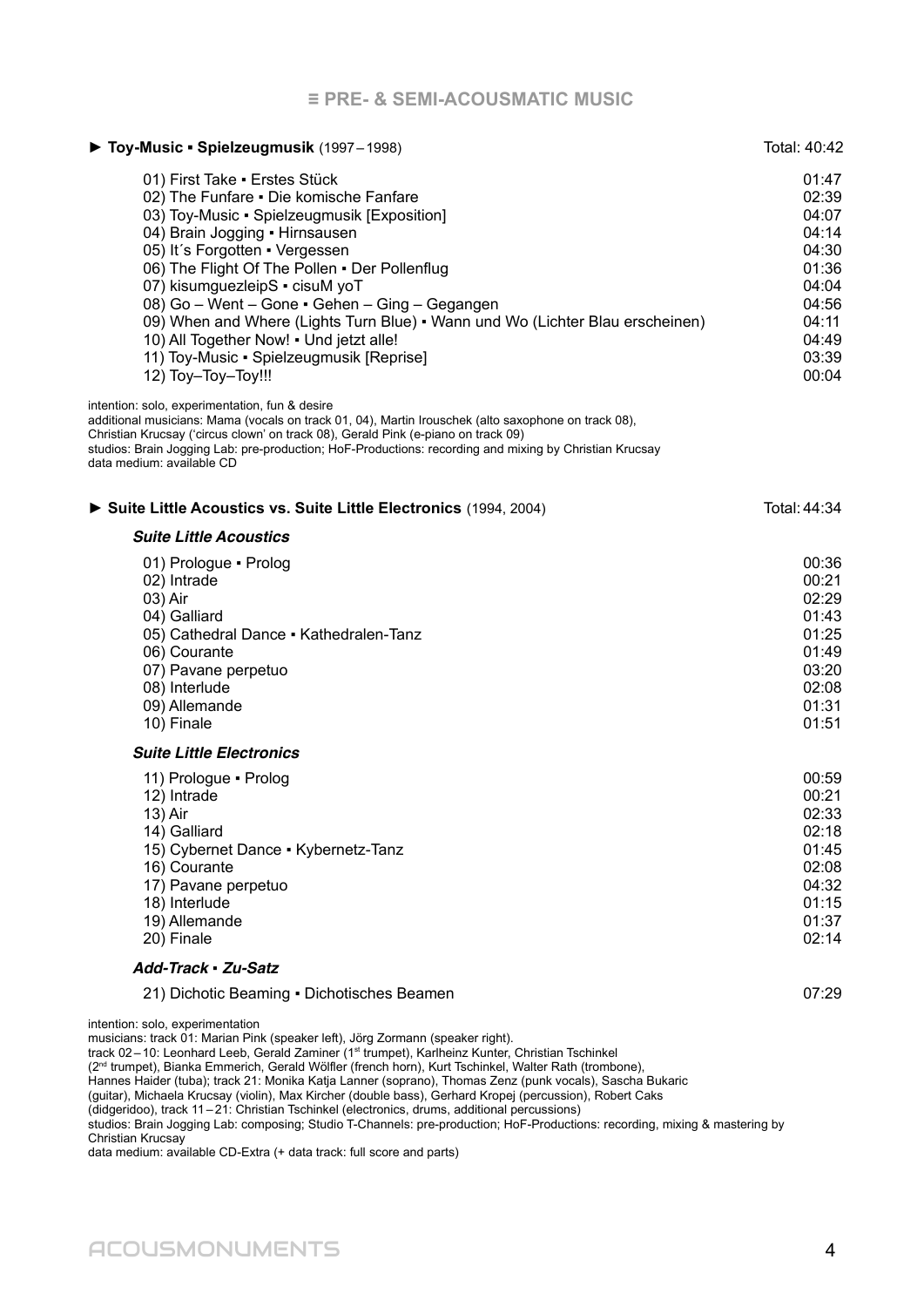| SternenLichtMusik 2000 (2000)                                                                                                                                                                                                                                                                                                                                                                                                                                                                                                                                                                                | Total: 49:40                                                                                                                        |
|--------------------------------------------------------------------------------------------------------------------------------------------------------------------------------------------------------------------------------------------------------------------------------------------------------------------------------------------------------------------------------------------------------------------------------------------------------------------------------------------------------------------------------------------------------------------------------------------------------------|-------------------------------------------------------------------------------------------------------------------------------------|
| 01) From Heaven . Vom Himmel<br>02) Then & There . Dann & Dort<br>03) SnowGlow · Schneeglühen<br>04) White Light Of Altaïr • Weißes Licht von Altaïr (1st version)<br>05) Solar Wind · Sonnenwind<br>06) Mother Carey And Her Crystal Prisms • Frau Holle und ihre Kristallprismen<br>07) X-Mas Rays . Weihnachtsstrahlen<br>08) Make A Wish . Wünsch' Dir Was*<br>09) North On Earth . Norden auf Erden<br>10) Redshift · Rotverschiebung<br>intention: commission (City-Management Leoben)                                                                                                                 | 04:45<br>04:18<br>04:04<br>04:40<br>04:10<br>05:23<br>04:21<br>06:39<br>05:00<br>06:14                                              |
| * music: Christian Krucsay, this version arranged by Christian Tschinkel<br>additional musicians: Christian Krucsay (e-guitar on track 01, 02, 04, 08, 10)<br>Monika Katja Lanner (vocals on track 06, 10)<br>studios: Studio T-Channels: pre-production; HoF-Productions: recording, mix & mastering by Christian Krucsay<br>data medium: CD-R                                                                                                                                                                                                                                                              |                                                                                                                                     |
| SternenLichtMusik 2001 (2001)                                                                                                                                                                                                                                                                                                                                                                                                                                                                                                                                                                                | Total: 18:19                                                                                                                        |
| 01) Sequentia (Fixed Star Theme · Fixsternthema)<br>02) Enchanting Chants · Bezaubernde Gesänge<br>03) The Belief In Copernicus . Der Glaube an Kopernikus<br>04) Silent Moon - Stiller Mond<br>05) Get A Crib! • Holt eine Krippe!<br>06) The Lullaby . Das Wiegenlied<br>intention: commission (City-Management Leoben)                                                                                                                                                                                                                                                                                    | 01:09<br>03:51<br>03:36<br>03:23<br>04:01<br>02:18                                                                                  |
| additional musicians: Monika Katja Lanner (mezzo soprano on track 02 - 06)<br>studios: Studio T-Channels: pre-production; HoF-Productions: recording, mix & mastering by Christian Krucsay<br>data medium: CD-R                                                                                                                                                                                                                                                                                                                                                                                              |                                                                                                                                     |
| SternenLichtMusik 2004 (2004)                                                                                                                                                                                                                                                                                                                                                                                                                                                                                                                                                                                | Total: 47:14                                                                                                                        |
| 01) Opening Sequence & Ingredients 1 . Anfang & Ingredienzien 1<br>02) Spot Of A Fairy Tale 2 · Märchenspot 2<br>03) Finale 1<br>04) Carillon 1 - Glockenspiel 1 (full version)<br>05) Spot Of A Fairy Tale 3 · Märchenspot 3<br>06) Music Box 1 · Spieluhr 1<br>07) Spot Of A Fairy Tale 1 . Märchenspot 1<br>08) Ingredients 2 · Ingredienzien 2<br>09) Spot Of A Fairy Tale 4 · Märchenspot 4<br>10) Church Clock Music - Turmuhrmusik<br>11) Finale 2<br>12) Carillon 2 · Glockenspiel 2<br>13) Music Box 2 - Spieluhr 2<br>14) Spot Of A Fairy Tale 5 · Märchenspot 5<br>15) Ending Sequence - Abspann* | 06:15<br>00:33<br>01:09<br>05:54<br>00:53<br>04:03<br>02:57<br>03:59<br>00:57<br>02:48<br>01:25<br>06:31<br>05:03<br>00:39<br>04:02 |
| intention: commission (City-Management Leoben)                                                                                                                                                                                                                                                                                                                                                                                                                                                                                                                                                               |                                                                                                                                     |

intention: commission (City-Management Leoben)

additional musicians: Michaela Kreinbucher (narration on track 02, 05, 07, 09, 14),

\*Bläserensemble Silvester Kobaley (sample on track 15 'Christmettenruf', recorded 1986) studios: Studio T-Channels: pre-production & mastering; HoF-Productions: recording by Christian Krucsay data medium: CD-R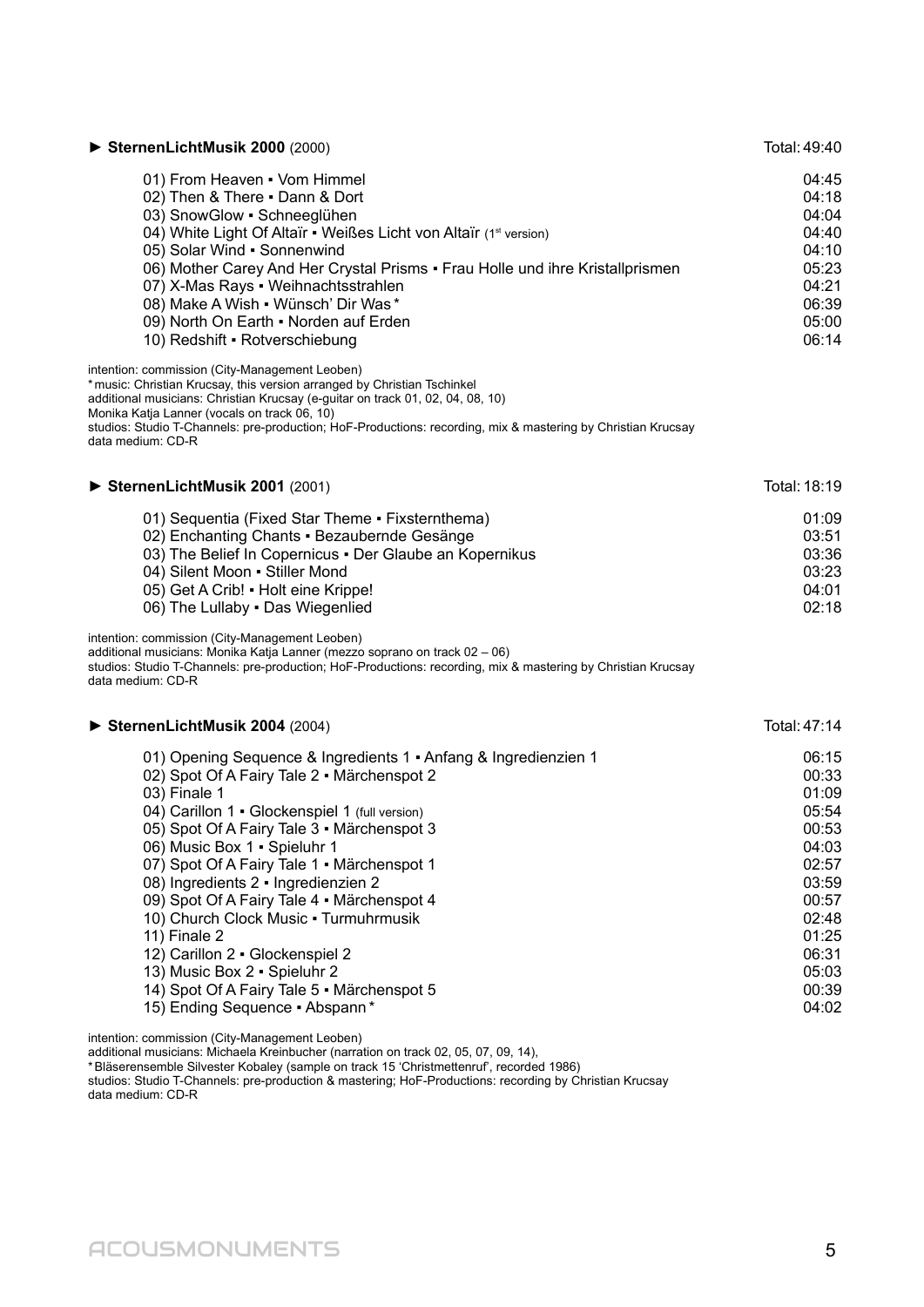#### **► Umbruch ▪ Aufbruch** (2006)

#### 01) walkON – Aufbruchsmarsch für Theremin und Zuspielband 08:17

intention: commission (Stadtgemeinde Eisenerz)

soloist: Martin 'Martinland' Schemitsch (solo theremin); field recordings were made in Leoben and Graz studios: Studio T-Channels: composing, recording, mixing; HoF-Productions: mastering by Christian Krucsay data medium: available CD

#### **≡ ACOUSMONAUTICS [POP-ACOUSMATIC MUSIC]**

| $\triangleright$ ACOUSMONUMENTS 1 (2001-2004)                                          | Total: 64:26 |
|----------------------------------------------------------------------------------------|--------------|
| 01) MA (Monumentum Acousmonium)                                                        | 01:25        |
| 02) Étude Max 2 Min                                                                    | 02:00        |
| 03) Étude Max 2 Min 3                                                                  | 03:00        |
| 04)  that they may not understand one another's speech!                                |              |
| dass keiner des anderen Sprache verstehe!                                              | 13:20        |
| 05) A Short Story (Of The Brief History) · Eine Kurzgeschichte (der kurzen Geschichte) | 07:52        |
| 06) K 200 + T 992 211                                                                  | 05:18        |
| 07) The Körnungen In The Prater Are In Bloom Again                                     |              |
| Im Prater blühen wieder die Grains                                                     | 00:40        |
| 08) Fragile #05                                                                        | 02:23        |
| 09) Fragile #07.1                                                                      | 02:47        |
| 10) Fragile #07.2                                                                      | 02:51        |
| 11) Monument 10161116                                                                  | 08:21        |
| 12) Daisy Bell (A Bicycle Built For Two)*                                              | 01:36        |
| 13) SeptSculptura                                                                      | 12:41        |

intention: solo, experimentation, curiosity

additional participants: Christian Krucsay (vocals on track 01), Leonhard Leeb (trumpet on track 02, 03), Brigitte Illitsch (voice on track 04), Michaela Kreinbucher (vocals on track 05), Claudia Strauss & Veronika Mayer (voices on track 09, 10)

studios: Studio T-Channels, pre-production; field recordings; institute for electroacoustics, vienna (ELAK): programming;

HoF-Productions, recording and mixing by Christian Krucsay, mastering by Wolfgang Musil

data medium: available CD

\*music by Harry Dacre (1892), arranged by Max V. Mathews (1961), adapted for sounds of the e-locomotive 'Taurus' (2004)

| The Kuiper Belt Project<br>an electroacoustic sound poem (2005-2006) | Total: 73:24 |
|----------------------------------------------------------------------|--------------|
| 01) out of nepTune 'triTon-intTro*                                   | 04:32        |
| 02) trans-Neptunians                                                 | 07:18        |
| 03) solitary Pluto? '134340                                          | 05:54        |
| 04) definition 1992 QB1 '15760                                       | 02:30        |
| 05) Orcus 2004 DW '90482                                             | 06:31        |
| 06) cubewano Varuna 2000 WR 106 '20000                               | 06:05        |
| 07) rite of Quaoar 2002 LM 60 '50000                                 | 11:26        |
| 08) plutino Ixion 2001 KX 76 '28978                                  | 09:27        |
| 09) Sedna 2003 VB 12 '90377                                          | 05:16        |
| 10) beyond Inuiiiiit!                                                | 04:53        |
| 11) from over Oort                                                   | 09:27        |

intention: solo, big inspiration & desire

additional musicians: Maria Erdinger & Michaela Kreinbucher (female voices to simulate a choir on track 01, 02, 11), Martin 'Martinland' Schemitsch (theremin on track 01, 08, 11)

studios: Studio T-Channels: pre-production & mixing; HoF-Productions: additional recordings, mastering by Christian Krucsay data medium: available CD-Extra (data track: pdf info)

\*The first constantly repeating measure corresponds to the last measure of The Planets Op. 32 (1917) by Gustav Holst.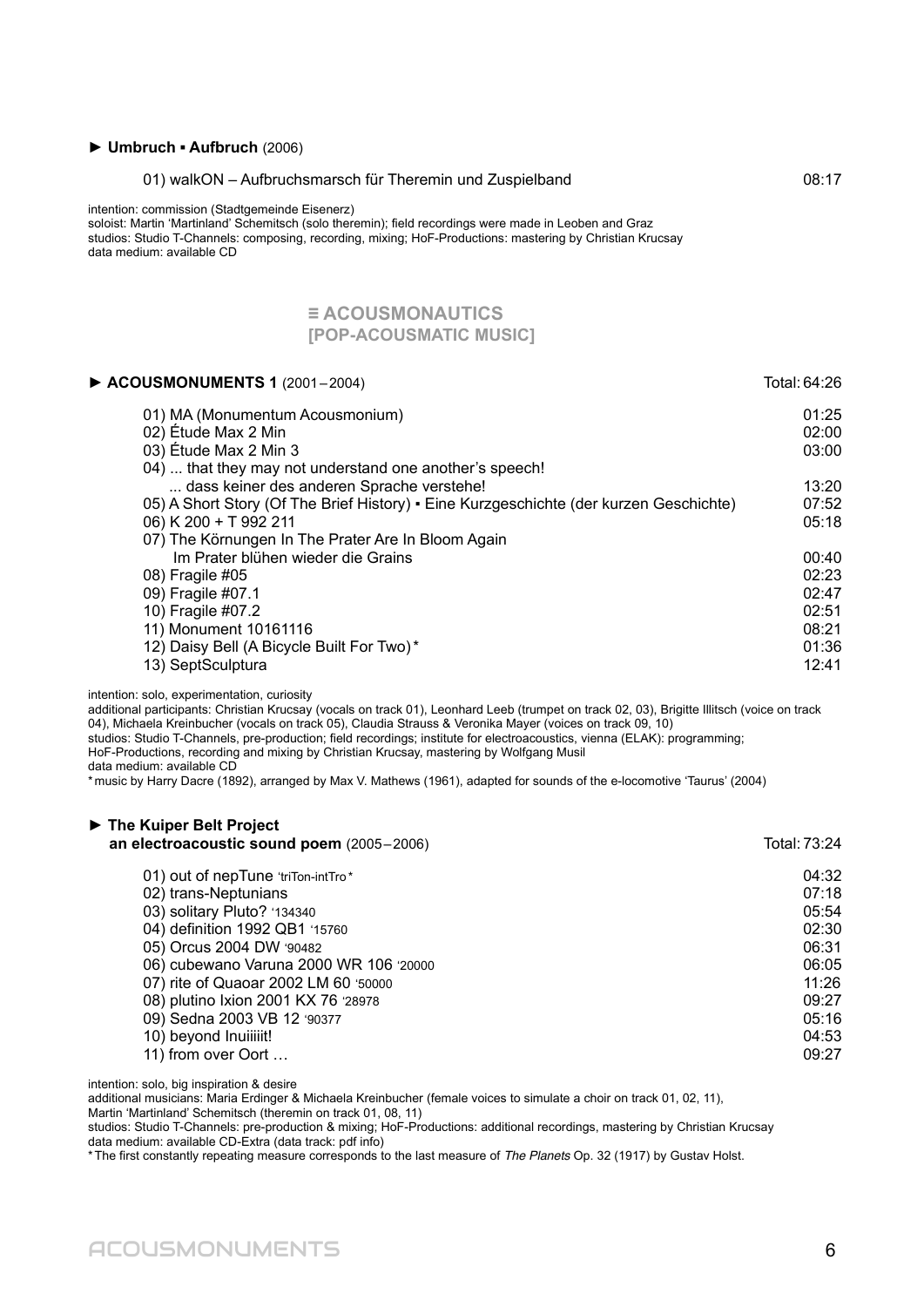#### **► MeaNBonE** (2007)

| 01) MeanTime                                                                                                                                             | 00:52 |
|----------------------------------------------------------------------------------------------------------------------------------------------------------|-------|
| 02) Ghost Crackles*                                                                                                                                      | 01:00 |
| intention: side project – CD opening and intro to <i>Time &amp;</i> ghost track for my friends at MeaNBonE<br>* the same track as on Auditory Icon Files |       |

studios: Studio T-Channels: pre-production, HoF-Productions: mastering by Christian Krucsay data medium: CD

#### ► Auditory Icon Files (1996–2013) Total: 59:01

| 01) Lift It Up! (welcome)  dedicated to my audiologo lawyer Wolfgang Renzl                                                                                                       | 00:19 |
|----------------------------------------------------------------------------------------------------------------------------------------------------------------------------------|-------|
| 02) Iconophobia  dedicated to Peter Oswald & Kairos                                                                                                                              | 02:01 |
| 03) Prelude (To The Labyrinth)  from my synaesthetic point of view this one is deep magenta                                                                                      | 01:12 |
| 04) ParnCuts (The Origin Of Music)  featuring Richard Parncutt (fx-talk)                                                                                                         | 02:56 |
| 05) Horizon Fanfare  dedicated to Silvester Kobaley & Leonhard Leeb; featuring Gerald Zaminer (trumpets)                                                                         | 00:43 |
| 06) L.A.W.  dedicated to Alexander Wagendristel; featuring Michaela Krucsay (violin)                                                                                             | 03:03 |
| 07) Half Past One (The Nocturne)  inspired by Miles Davis; featuring Guido Ladinig (percussion)                                                                                  | 00:57 |
| 08) Warning! Psychotropus 1.0  dedicated to and featuring Guido Ladinig (berimbau, fujara)                                                                                       | 01:03 |
| 09) Cadenza Telenovela  inspired by some soaPOPeras; featuring Gerhard Auer (blues harp)                                                                                         | 01:19 |
| 10) Countdown To Eleven  dedicated to Günther Rabl  in every second there's a little universe<br>10a) 10, 10b) 9, 10c) 8, 10d) 7, 10e) 6, 10f) 5, 10g) 4, 10h) 3, 10i) 2, 10j) 1 | 04:04 |
| 11) [1011]2  dedicated to Oliver W. Lepai; featuring Gerhard Auer (blues harp)                                                                                                   | 02:42 |
| 12) ALBOB - A Little Bit Of Bytes  dedicated to Ste Marchesan; inspired by Tron; featuring the C64                                                                               | 01:12 |
| 13) Donnersbachwald • Thunder's Creek Woods  dedicated to Maria Erdinger;                                                                                                        |       |
| inspired by Manowar & Bill Fontana; featuring Bianka Emmerich & Gerald Wölfler (french horns)                                                                                    | 01:12 |
| 14) Gis-Gliss.  featuring Martin 'Martinland' Schemitsch (theremin) & Christian Krucsay (e-guitar)                                                                               | 00:20 |
| 15) Dichotisches Klangsuchbild 1 (26.04.2008)  inspired by Josef Matthias Hauer                                                                                                  | 01:13 |
| 16) Rationalisierte Entropie  inspired by Max Weber & Stephen Hawking                                                                                                            | 01:47 |
| 17) Petite Séquence d'un Film Noir  inspired by David Lynch; dedicated to Martinland                                                                                             | 02:08 |
| 18) 1000 Glocken und 1 Gegenton  inspired by David Lynch's Lost Highway                                                                                                          | 01:29 |
| 19) Stop All The Cars At Green (And Make Them Drive At Red Traffic Lights)                                                                                                       |       |
| dedicated to Romy Schemitsch                                                                                                                                                     | 00:51 |
| 20) Sustained Peak Experience                                                                                                                                                    | 02:31 |
| dedicated to Werner Jauk & Grelle Musik, featuring Manuela M. Marin (fx-talk)<br>21) Re-Signation?  dedicated to Michael Neumann; featuring Guido Ladinig (didgeridoo)           | 01:58 |
| 22) Ghost Crackles * dedicated to MeaNBonE  a private recording of paranormal activities in Eisenach, 2007 01:00                                                                 |       |
| 23) Fraktal Fragment 1-3  dedicated to Hannelore Siebenhofer; inspired by Himmelsmusiken                                                                                         | 00:29 |
| 24) I Am Happy Anymore  dedicated to Christian Krucsay & HoF                                                                                                                     | 03:26 |
| 25) Stabat Materia  dedicated to Józef S. Durek; inspired by Arvo Pärt & bild der wissenschaft                                                                                   | 03:22 |
| 26) La Créature du Printemps  dedicated to Jon Griebler; featuring Veronika Mayer (piano);                                                                                       |       |
| inspired by Wagner's Rienzi, Strawinsky's Sacre & Nine Inch Nails' With Teeth                                                                                                    | 00:20 |
| 27) The Bike City  dedicated to Thomas Gorbach & EAP                                                                                                                             | 01:59 |
| 28) The Alter Native Track  dedicated to Tamas Ungvary                                                                                                                           | 01:04 |
| 29) Monophonic Polyphobia (A Solodrama)  dedicated to Gerald Pink                                                                                                                | 01:41 |
| 30) The Narcissism Of Small Differences  dedicated to Bernhard Lang; feat. Sarah K. (fx-talk)<br>31) Inkubation in Blau / Keep The Blue Side Up!                                 | 01:24 |
| dedicated to Brigitte Illitsch; part 2 inspired by Maiden's Flight 666<br>32) The Birth Of Tamina (from Suite Little Tamina)                                                     | 03:29 |
| dedicated to and featuring Tamina (CTG & very first cries)                                                                                                                       |       |
| 33) Trek Back Down! (farewell & refresh)  dedicated to Beate Flath  two derivatives of Track 01                                                                                  | 00:54 |
| 34) Radio Vladivostok  featuring Roland Freisitzer (fx-talk)                                                                                                                     | 01:00 |

intention: solo, non solo, no idea, so many ideas

\* the same track as on MeaNBonE

studios: Brain Jogging Lab, Studio T-Channels, Studio ACOUSMONUMENTS, HoF-Productions

additional recordings: Fanny Hensel-Mendelssohn-Saal der Universität für Musik und Darstellende Kunst Wien, Martinland, additional musicians are indicated on the track they play; field recordings were made in Leoben, Graz, Vienna and London data medium: available CD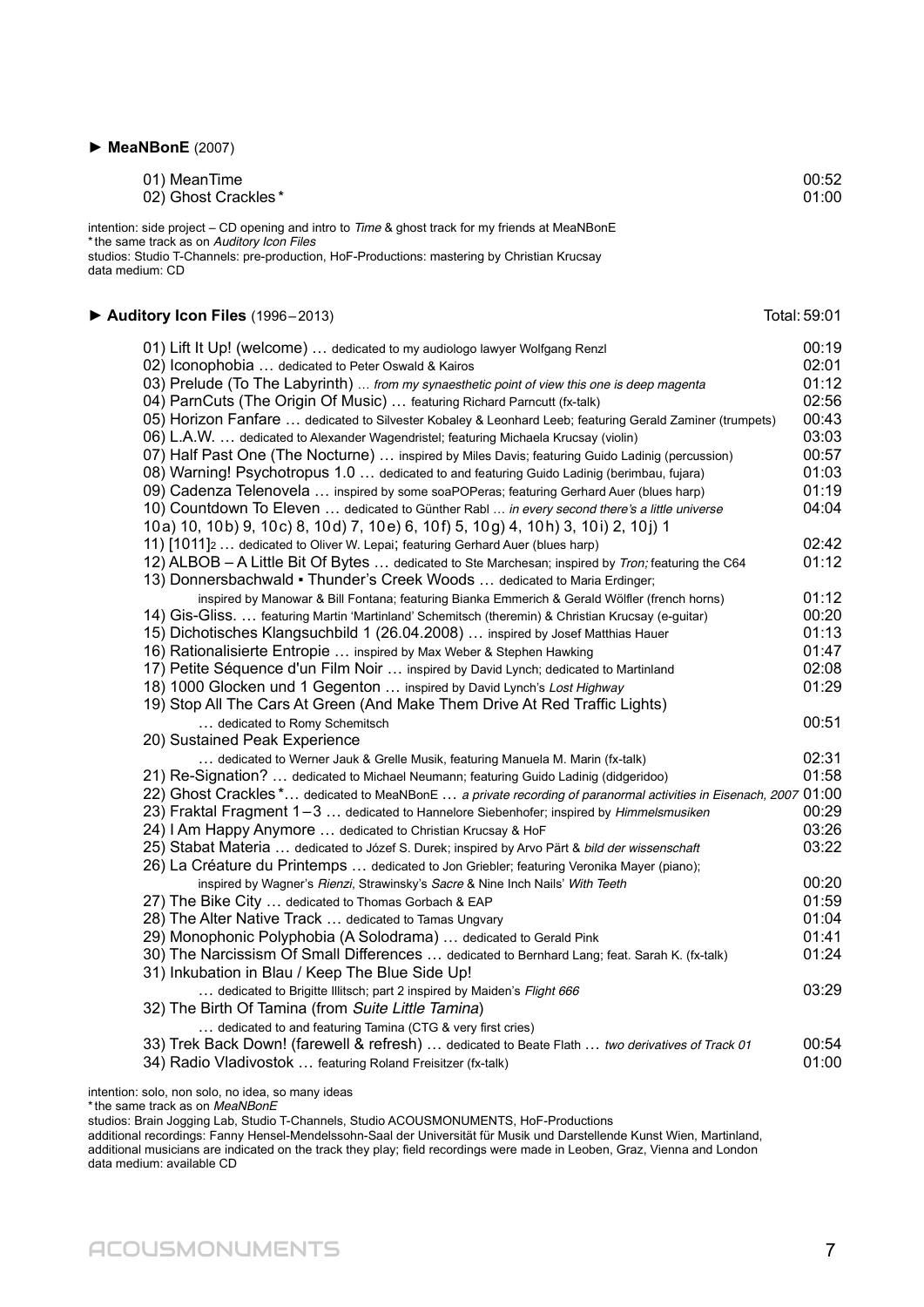| 10:00<br>---:---<br>03:21<br>08:12<br>04:57<br>06:52<br>03:52<br>06:24<br>09:49                                                     |
|-------------------------------------------------------------------------------------------------------------------------------------|
| ---;---                                                                                                                             |
|                                                                                                                                     |
| Total: 10:11                                                                                                                        |
|                                                                                                                                     |
| Total: 71:17                                                                                                                        |
| 03:49<br>02:36<br>04:24<br>05:33<br>02:11<br>05:01<br>04:25<br>10:04<br>03:59<br>05:44<br>04:23<br>05:52<br>05:37<br>00:36<br>07:02 |
|                                                                                                                                     |

intention: channelling the massive events and emotions of my life in 2016 studios: Studio ACOUSMONUMENTS, Haus der Musik Gleisdorf July 1, 2017: choir recordings by Stefan Warum additional recordings: AKUSMONAUTIKUM, Creative Cluster - Traktorfabrik, Vienna and Studio Andy Mangele additional musicians: choir *Viva La Musica* conducted by Maria Erdinger, Tamina Illitsch (vocals on track 01), Dora Mai (vocals on track 06), Andy Mangele (sitar on track 15), Damian McKinnon (cast as 'Acousmonaut One' on track 08), snippets of words by Carl Sagan on track 15 (source: BBC download), K (Ks on all tracks except track 08) data medium: available CD

#### ► **Composing Truth** (2019) Total: 24:17

intention: commission (Creative Cluster for Vienna Art Week 2019, Stadtlabor Wien, Floridsdorf) studios: Studio ACOUSMONUMENTS data medium: /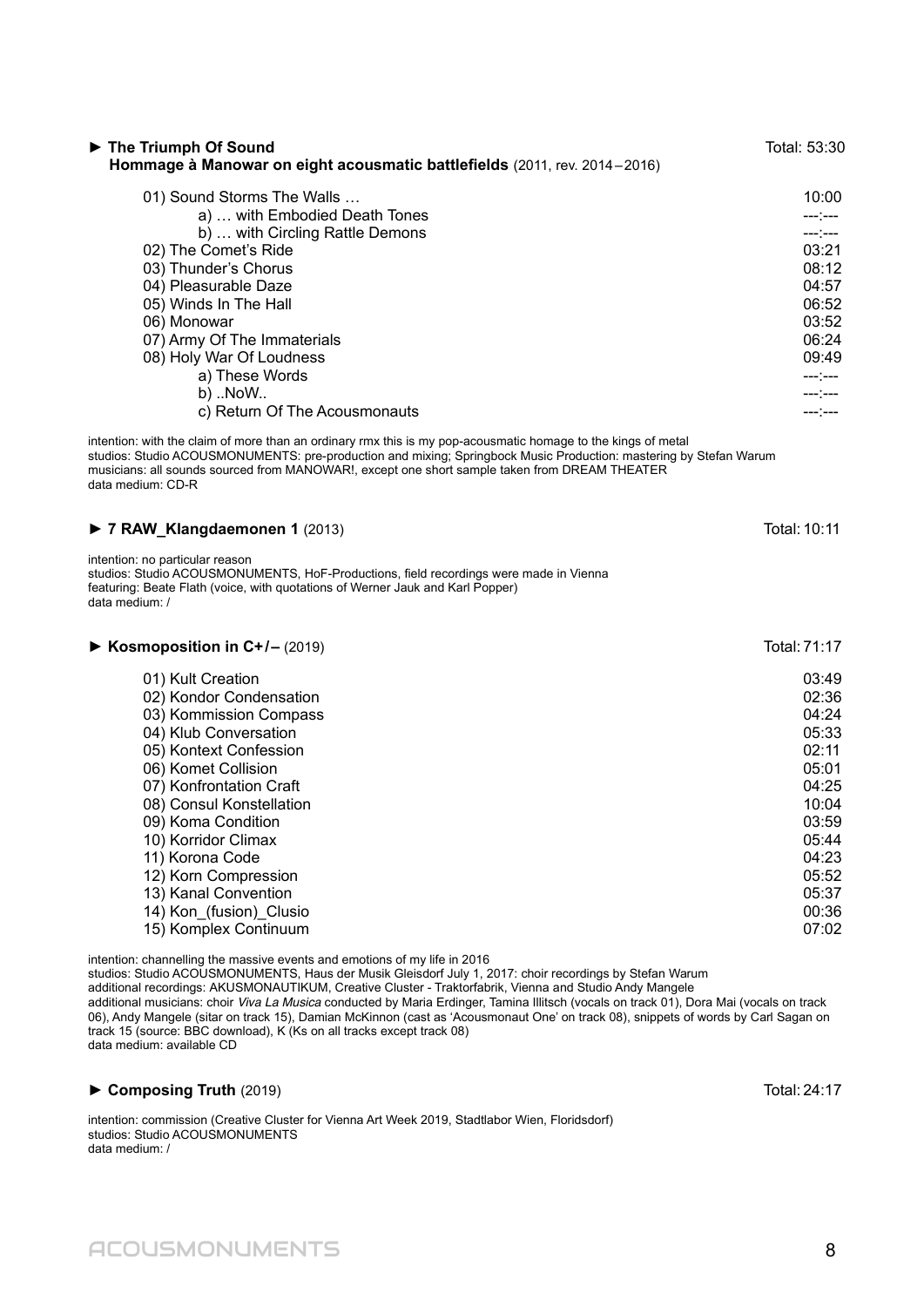ACOUSMONUMENTS 9

#### ► **Cloudacity** (2020) Total:06:54

intention: commission (FLUSS – 32. Weinviertler Fotowochen, Schloss Wolkersdorf), only using "Audacity". featuring: Gundi Soyka (flute), Stefan Raschbacher (guitar), Sabine Maier (foto finishing, noises in darkroom) data medium: /

#### ► 1 **MEL\_Klangdaemonen 2** (2021) Total:11:24

intention: trying out soundtrap.com studios: Studio ACOUSMONUMENTS data medium: /

#### ► Danse Acousmonautique (2021) Total: 30:57

intention: lived acousmonautics for dance performance – 'does this make dance?' featuring: Stefan Raschbacher (sitar, piano) studios: Studio ACOUSMONUMENTS data medium: /

#### ► **Panta Ray** (2021) Total:10:52

intention: commission (sound art festival 'PhonoFemme 2021' for austrian Kunstradio Ö1) co-production with Peta Klotzberg (text, vocal performance, theremin, hapi and other percussion tools), Mia Zabelka (e-violin) based on Star Ray Listening, a sound installation by Pauline Oliveros, Zahra Mani & Mia Zabelka recording and performace venues: Liechtensteinpark Vienna, Haydnpark Vienna studios: Studio ACOUSMONUMENTS data medium: /

#### ► **Somnifications** (2022) Total:55:33

| 05:05 |
|-------|
| 05:12 |
| 00:23 |
| 06:14 |
| 05:23 |
| 05:39 |
| 01:12 |
| 09:09 |
| 04:54 |
| 00:23 |
| 00:23 |
| 01:21 |
| 03:34 |
| 00:26 |
| 01:54 |
| 03:29 |
|       |

intention: oneiric experiences projected into acousmatic music to render the state of dormancy into an audible form

additional musicians: Harley Quinn (dada voice acrobatics on tracks 11 & 14, recorded with cellphone by Monika Jantschnig) Alexia Kathmann (epic vocals on track 15 & 16, recorded by Markus Kronsteiner at his studio)

Tamina Illitsch, Katharina Maier, Lisa Schröfl (whispered children's spell on track 15 & 16)

sampled flugelhorn sequences on track 04 taken from Misty, "Cocktail" (recorded by Christian Krucsay at Lärmzone 1993)

sampled voice sequences of Sigmund Freud on track 06 (source: BBC, 1938)

additional sound programming using Günther Rabl's AMP/VASP software

special thanks to Dr. Markus Helmhart for neurological expertise

studios: Studios ACOUSMONUMENTS 1 & 2

additional recordings: percussion tools, prepared piano at the AKUSMONAUTIKUM, Creative Cluster - Traktorfabrik, Vienna data medium: available CD-Extra (data track: mp3 mini album: The Harlequin Signatures) [in preparation]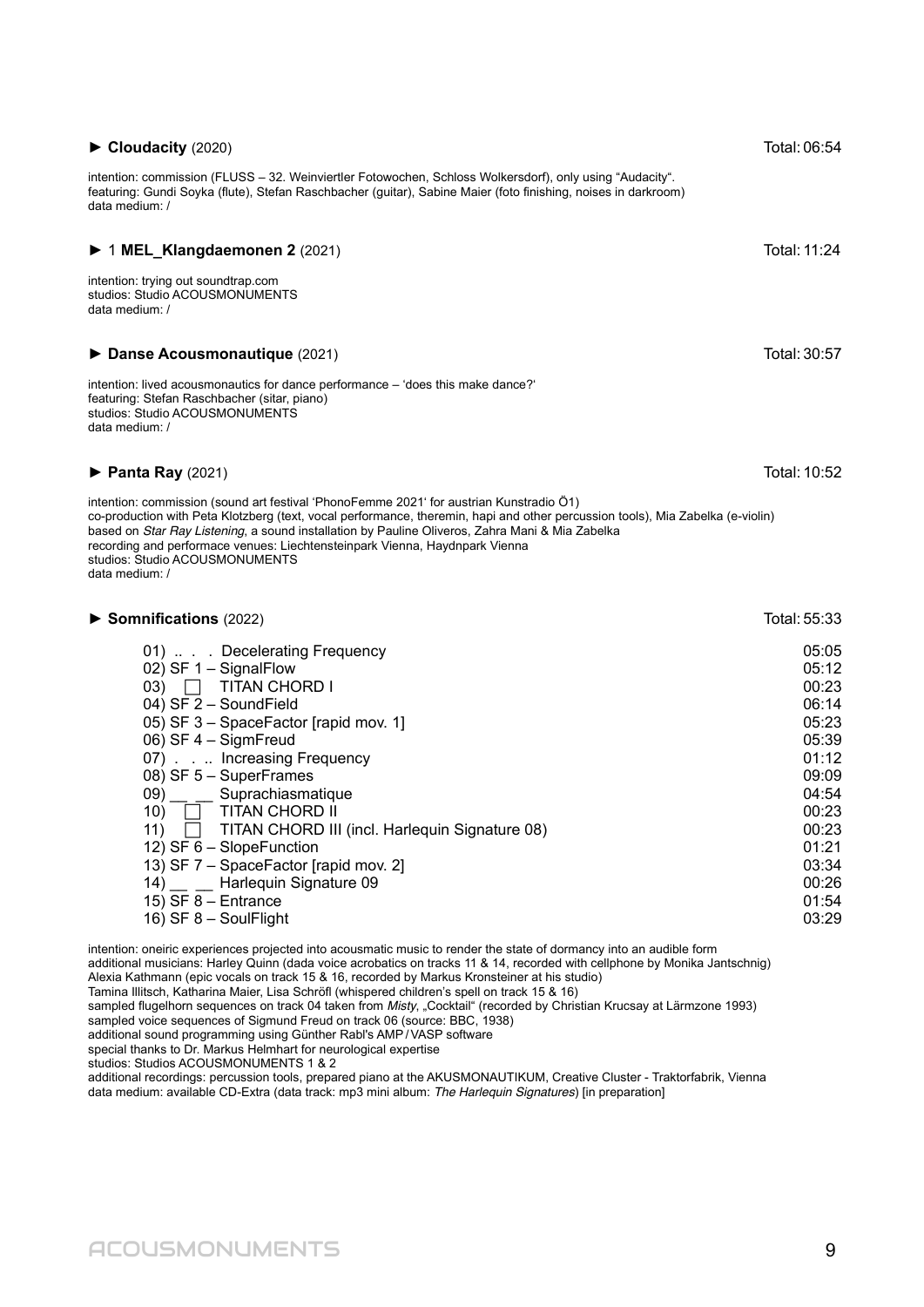| $\triangleright$ The Harlequin Signatures (2022)                                                                                                                                                                                                                                                                                              | Total: 06:40                                                                                    |
|-----------------------------------------------------------------------------------------------------------------------------------------------------------------------------------------------------------------------------------------------------------------------------------------------------------------------------------------------|-------------------------------------------------------------------------------------------------|
| 01) Harlequin Signature 01<br>02) Harlequin Signature 02 & 03<br>03) Harlequin Signature 04<br>04) Harlequin Signature 05<br>05) Harlequin Signature 06<br>06) Harlequin Signature 07<br>07) Harlequin Signature 08<br>08) Harlequin Signature 09<br>09) Harlequin Signature 10<br>10) Harlequin Signature 11A<br>11) Harlequin Signature 11B | 00:52<br>01:00<br>00:29<br>00:38<br>00:28<br>00:27<br>00:25<br>00:28<br>00:29<br>00:42<br>00:42 |
| intention: a corresponding mini album to Somnifications<br>featuring: Harley Quinn (dada voice acrobatics)<br>studios: Studio ACOUSMONUMENTS, cellphone recordings by Monika Jantschnig<br>data medium: mp3 data tracks                                                                                                                       |                                                                                                 |
| $\equiv$ DICHOTIC MUSIC                                                                                                                                                                                                                                                                                                                       |                                                                                                 |
| $\blacktriangleright$ within various projects                                                                                                                                                                                                                                                                                                 |                                                                                                 |
| 01) Dichotic Beaming • Dichotisches Beamen (2001–2003)<br>see also Suite Little Electronics vs. Suite Little Electronics                                                                                                                                                                                                                      | 07:29                                                                                           |
| 02)  that they may not understand one another's speech!<br>dass keiner des anderen Sprache verstehe! (2003)<br>see also ACOUSMONUMENTS 1                                                                                                                                                                                                      | 13:20                                                                                           |
| 03) Dichotisches Klangsuchbild 1 (26.04.2008) (2008)<br>see also Auditory Icon Files                                                                                                                                                                                                                                                          | 01:15                                                                                           |

intention: curiosity, experimentation, neuroscience data medium: available CDs

#### **≡ SOUND INSTALLATIONS**

#### **► SonnenWind** (2008)

#### … Klangskulptur mit zwei Ventilatoren, die eine Windorgel betreiben sowie einer vierkanaligen Zuspielung elektronisch bearbeiteter Windeffekte …

intention: desire, commission: Liquid Music 2008: Astronomy Domain, July 03 - 05 2008, \zentrum, 8750 Judenburg further venues: wein.klang herbst, October 18 2008, klang.haus, 8452 Untergreith Judenburger Sommer 2009: JUnivEARTH, August 14 – 30 2009, 8750 Judenburg absence of darkness, September 27 – November 2012, Klasan Galerie, 1010 Wien Lange Nacht der Museen, October 03, Kunstgarten, 8020 Graz Creative Cluster Opening, June 21 – 24 2018, Traktorfabrik, 1210 Wien Art&Craft Grätzelherbst: Spektrum, October 06 – 07 2018, Villa Schubert Stone, 1230 Wien Klang<>Teppich, October 12 – 27 2019, Urhof20 (Kellergewölbe), Grünbach am Schneeberg thanks to Christian Krucsay and Guido Ladinig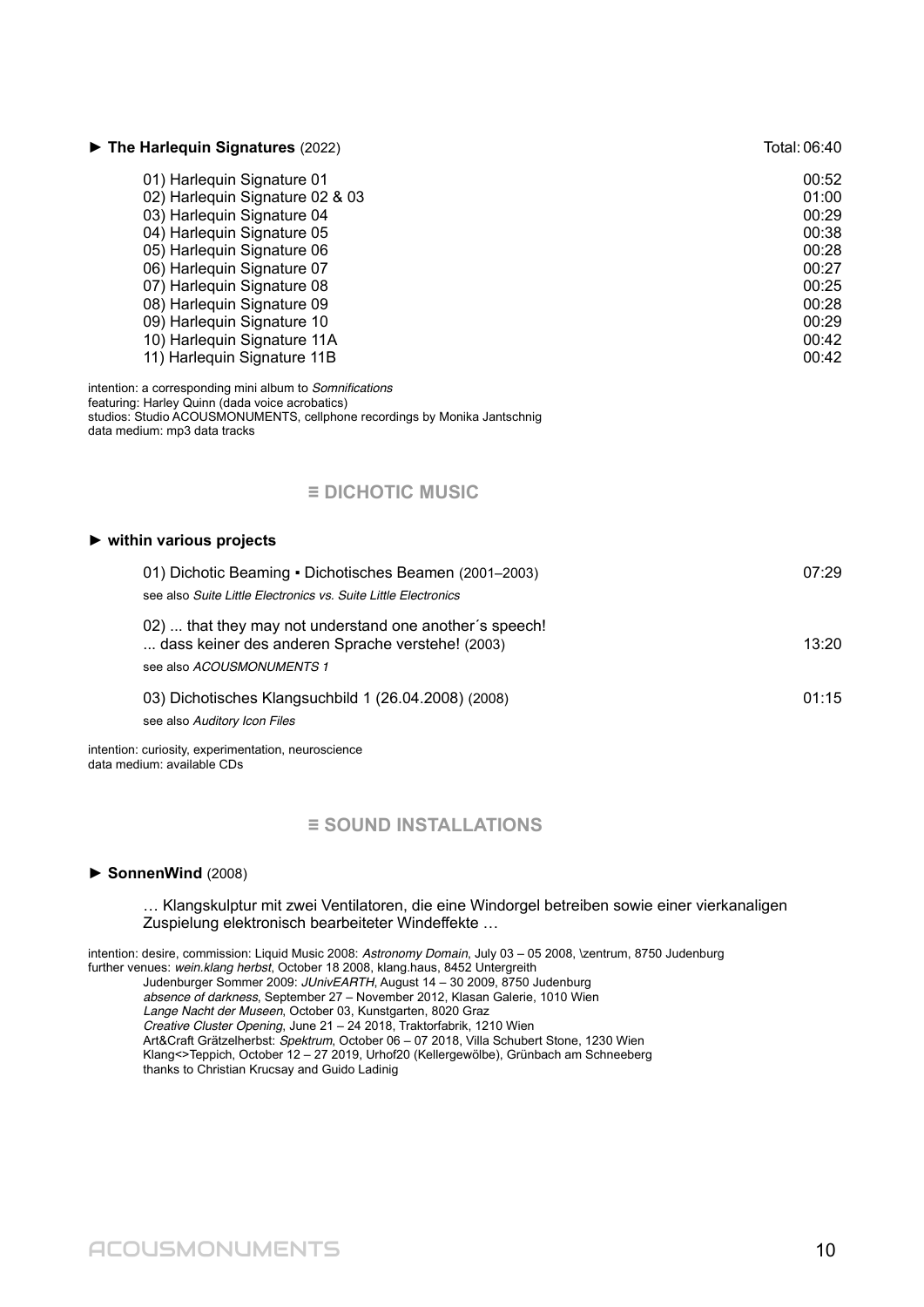#### ► **GlockenFlugBahnen** (2008) Total:32:00

… Kompositionen, die sich aus dem midi-steuerbaren Glockenspiel der Mariahilferkirche Graz und synchronisierten Lautsprecherklängen aus einer am Kirchturm befindlichen Tonanlage zusammensetzen …

| 01) Continents • Kontinente                              | 05:04 |
|----------------------------------------------------------|-------|
| 02) Atlantica · Atlantika                                | 04:03 |
| 03) Village Of Utopia . Dorf der Utopie                  | 05:29 |
| 04) Festival · Festival                                  | 05:49 |
| 05) Rounding Off • Abrundung                             | 06:35 |
| 06) Standardnormal (Komposition ohne Lautsprecherklänge) | 03:53 |
|                                                          |       |

intention: commission: Institut für Kunst im Öffentlichen Raum Steiermark: DUR – Der unprivate Raum, July 21 – October 19 2008 location(s): Mariahilferkirche Graz; data medium: / thanks to Herbert Bolterauer, Pater Eusebio, Christian Krucsay and Guido Ladinig

#### **► hEARmE – Acousmatic Street Promotion** (2009)

… auf einer Fahrradfahrt durch die Stadt wird mit einem Ghettoblaster elektroakustisches Material abgespielt, wodurch die Straßen mit "Alltagsakusmatik" beschallt werden ...

Intention: craziness location(s), city of Graz, April 14 2009 thanks to Christian Krucsay and Guido Ladinig

#### **► QuantenTeppich** (2019)

… Vierkanalinstallation für das über zweiwöchige Klangkunstfestival "Klang<>Teppich". Die vier Einzelspuren wurden über das 24-kanalige Akusmonium auf zwei Etagen übertragen und waren am 25.10.2019 von 15h00 bis 21h00 im großen Saal des Urhof 20, der gänzlich mit Teppichen ausgekleidet war zu hören.

Intention: commission (Urhof20)

location(s), Urhof20 (großer Saal), Gruenbach am Schneeberg, October 25 2019 additional performances during NebenErde, video projections from Valerie Schaller, AKUSMONAUTIKUM, Creative Cluster -Traktorfabrik, Wien Floridsdorf, February 08 & 12 2020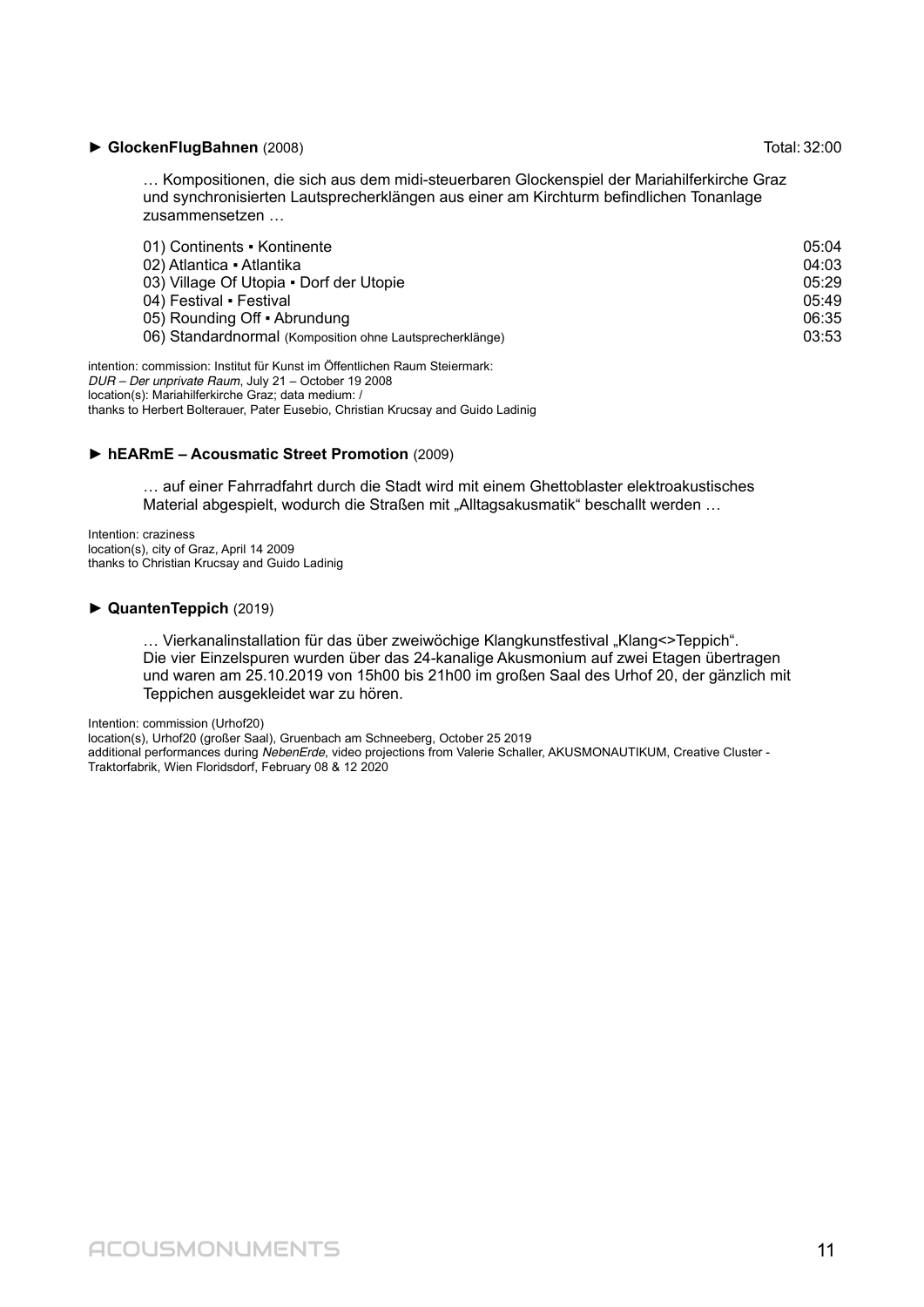#### **≡ STUDIES & FRAGMENTS**

#### **► studies** (1998–2004)

| (an accidentally selected section from an imaginary sound installation |       |
|------------------------------------------------------------------------|-------|
| in 88 subdivided random tracks)*                                       | 68:48 |
| 02) Tonbandschnittübung** (2001)                                       | 00:45 |
| 02) Kartenspiel                                                        | 00:42 |
| 03) 1000 Jahre – eine Musikgeschichte-Collage (2001)                   | 07:32 |
| 04) Décision #01 *** (2004)                                            | 01:37 |
| 05) Décision #02 *** (2004)                                            | 01:37 |
| 06) from 'Konstellationen' *** (2004)                                  | 02:38 |

additional musician: \* Christian Krucsay (e-guitar), \*\* David Hebenstreit [Sir Tralala] (voice) intention: experimentation, learning \*\*\* music after three graphic notations by Roman Haubenstock-Ramati (1959 – 1961, 1971) data medium: CD-R

#### **► unfinished music under the work title Simulated Soundscapes** (1995 – 1997)

| 01) In Timeless Ocean (1995, 1996)                                 | 08:00    |
|--------------------------------------------------------------------|----------|
| 02) Call Of Future (1995, 1996) (full version)                     | 04:56    |
| 03) Call Of Future (1995, 1996) (reduced version)                  | 02:40    |
| 04) When And Where (Lights Turn Blue) (full version 1996)<br>05:12 |          |
| 05) Sister Of Sun (1997)                                           | 06:05    |
| 06) It's All Nature (1997)                                         | $01:44+$ |

intention: fusion & desire but too little time

#### **► miscellaneous 'unfinished'** (1989 – 2011)

| 01) Grandmother's Tune (1989?)****                   | 01:52 |
|------------------------------------------------------|-------|
| 02) Altaïr Live Intro (1995)*****                    | 02:00 |
| 03) Achterbahn der Gefühle (2005)****** (work title) | 04:13 |
| 04) a day at school (2011)*******                    | 04:30 |

\*\*\*\* notated music by my grandmother but not yet produced with the right sounds

\*\*\*\*\*music by Christian Krucsay & Christian Tschinkel

\*\*\*\*\*\*this is an unfinished playback of a so called 'Schlager' for singer Thomas Christian

\*\*\*\*\*\*\* piece produced and named during a workshop with pupils at the BORG Güssing on March 25, 2011

#### **► audible drafts :-)**

| 01) draft #01  | 01:43 |
|----------------|-------|
| 02) draft #02a | 01:18 |
| 03) draft #02b | 00:59 |
| 04) draft #03  | 01:46 |
| 05) draft #04  | 01:01 |
| 06) draft #05  | 02:52 |
| 07) draft #06  | 00:20 |

original data medium: MC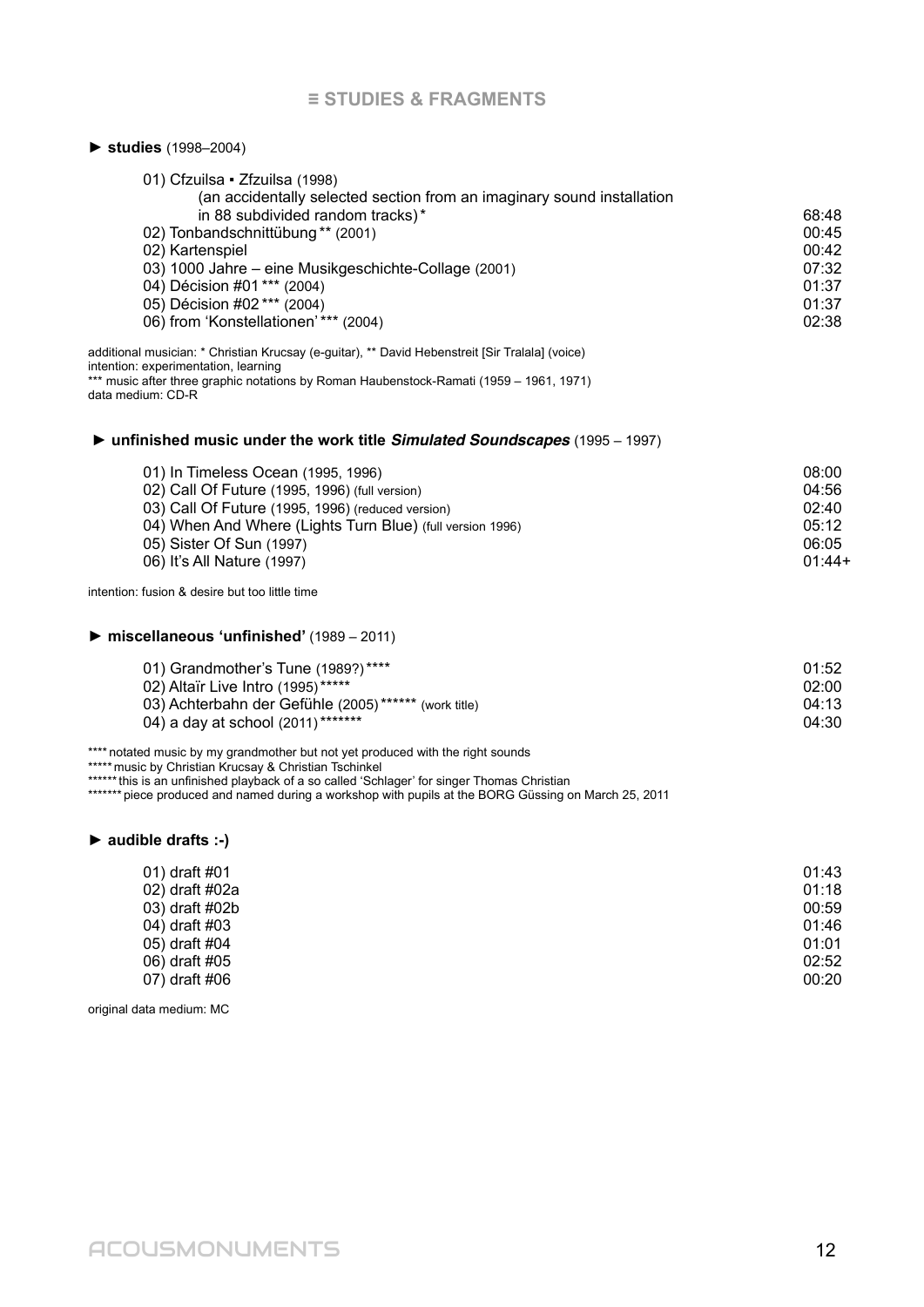## **≡** PUBLICATIONS

#### **≡ CD SOLO ALBUMS**

| Toy-Music - Spielzeugmusik (1998)                                                                                                                                                                                                                                                                                                                                                                                                                                                                                                                                                                                                                                                                                                                                                                                  | 40:42                                                                                                             |
|--------------------------------------------------------------------------------------------------------------------------------------------------------------------------------------------------------------------------------------------------------------------------------------------------------------------------------------------------------------------------------------------------------------------------------------------------------------------------------------------------------------------------------------------------------------------------------------------------------------------------------------------------------------------------------------------------------------------------------------------------------------------------------------------------------------------|-------------------------------------------------------------------------------------------------------------------|
| 12 Tracks                                                                                                                                                                                                                                                                                                                                                                                                                                                                                                                                                                                                                                                                                                                                                                                                          |                                                                                                                   |
| tracklist: see above<br>data medium: available CD                                                                                                                                                                                                                                                                                                                                                                                                                                                                                                                                                                                                                                                                                                                                                                  |                                                                                                                   |
| Suite Little Acoustics vs. Suite Little Electronics (2004)                                                                                                                                                                                                                                                                                                                                                                                                                                                                                                                                                                                                                                                                                                                                                         | 44:34                                                                                                             |
| 21 Tracks + Data-Track (pdf: Partitur)                                                                                                                                                                                                                                                                                                                                                                                                                                                                                                                                                                                                                                                                                                                                                                             |                                                                                                                   |
| tracklist: see above<br>data medium: available CD                                                                                                                                                                                                                                                                                                                                                                                                                                                                                                                                                                                                                                                                                                                                                                  |                                                                                                                   |
| ACOUSMONUMENTS 1 (2004)                                                                                                                                                                                                                                                                                                                                                                                                                                                                                                                                                                                                                                                                                                                                                                                            | 64:26                                                                                                             |
| 13 Tracks + Data-Track (mp3s & pdf: 15 originale Taurus-Tonleiteraufnahmen & ÖBB-Info)                                                                                                                                                                                                                                                                                                                                                                                                                                                                                                                                                                                                                                                                                                                             |                                                                                                                   |
| tracklist: see above<br>data medium: available CD                                                                                                                                                                                                                                                                                                                                                                                                                                                                                                                                                                                                                                                                                                                                                                  |                                                                                                                   |
| SternenLichtMusik 2001-2004 (2005)                                                                                                                                                                                                                                                                                                                                                                                                                                                                                                                                                                                                                                                                                                                                                                                 | 42:33                                                                                                             |
| 12 Tracks + Data-Track (mp3s: gesamte Hörprobensammlung)                                                                                                                                                                                                                                                                                                                                                                                                                                                                                                                                                                                                                                                                                                                                                           |                                                                                                                   |
| 01) Carillon 1 • Glockenspiel 1 (2004) (reduced version, 2005)<br>02) SnowGlow · Schneeglühen (2000)<br>03) Silent Moon - Stiller Mond (2001)<br>04) Ingredients - Ingredienzien (2004)<br>05) White Light Of Altair . Weißes Licht von Altair (2000) (2 <sup>nd</sup> version, 2005)<br>06) Music Box 1 / Finale - Spieluhr 1 / Finale (2004)<br>07) Tollite Portas (Get A Crib!) (2001)<br>08) Solar Wind . Sonnenwind (2000)<br>09) The Lullaby . Das Wiegenlied (2001)<br>10) Carillon 2 · Glockenspiel 2 (2004)<br>11) Spot Of A Fairytale 5 · Märchenspot 5 (2004)<br>12) Ending Sequence - Abspann (2004)<br>additional musicians: see above<br>intention: Best Of<br>data medium: available CD<br>The Kuiper Belt Project – an electroacoustic sound poem (2006)<br>11 Tracks + Data-Track (pdf: Programm) | 03:26<br>03:59<br>03:23<br>04:19<br>04:40<br>01:13<br>04:03<br>04:16<br>02:16<br>06:31<br>00:30<br>03:50<br>73:24 |
| tracklist: see above<br>data medium: available CD<br>Auditory Icon Files (2013)                                                                                                                                                                                                                                                                                                                                                                                                                                                                                                                                                                                                                                                                                                                                    | 59:01                                                                                                             |
| 34 Tracks                                                                                                                                                                                                                                                                                                                                                                                                                                                                                                                                                                                                                                                                                                                                                                                                          |                                                                                                                   |
| tracklist: see above<br>data medium: available CD                                                                                                                                                                                                                                                                                                                                                                                                                                                                                                                                                                                                                                                                                                                                                                  |                                                                                                                   |
| ► Kosmoposition in C+/- (2019)                                                                                                                                                                                                                                                                                                                                                                                                                                                                                                                                                                                                                                                                                                                                                                                     | 71:17                                                                                                             |
| 15 Tracks                                                                                                                                                                                                                                                                                                                                                                                                                                                                                                                                                                                                                                                                                                                                                                                                          |                                                                                                                   |

tracklist: see above data medium: available CD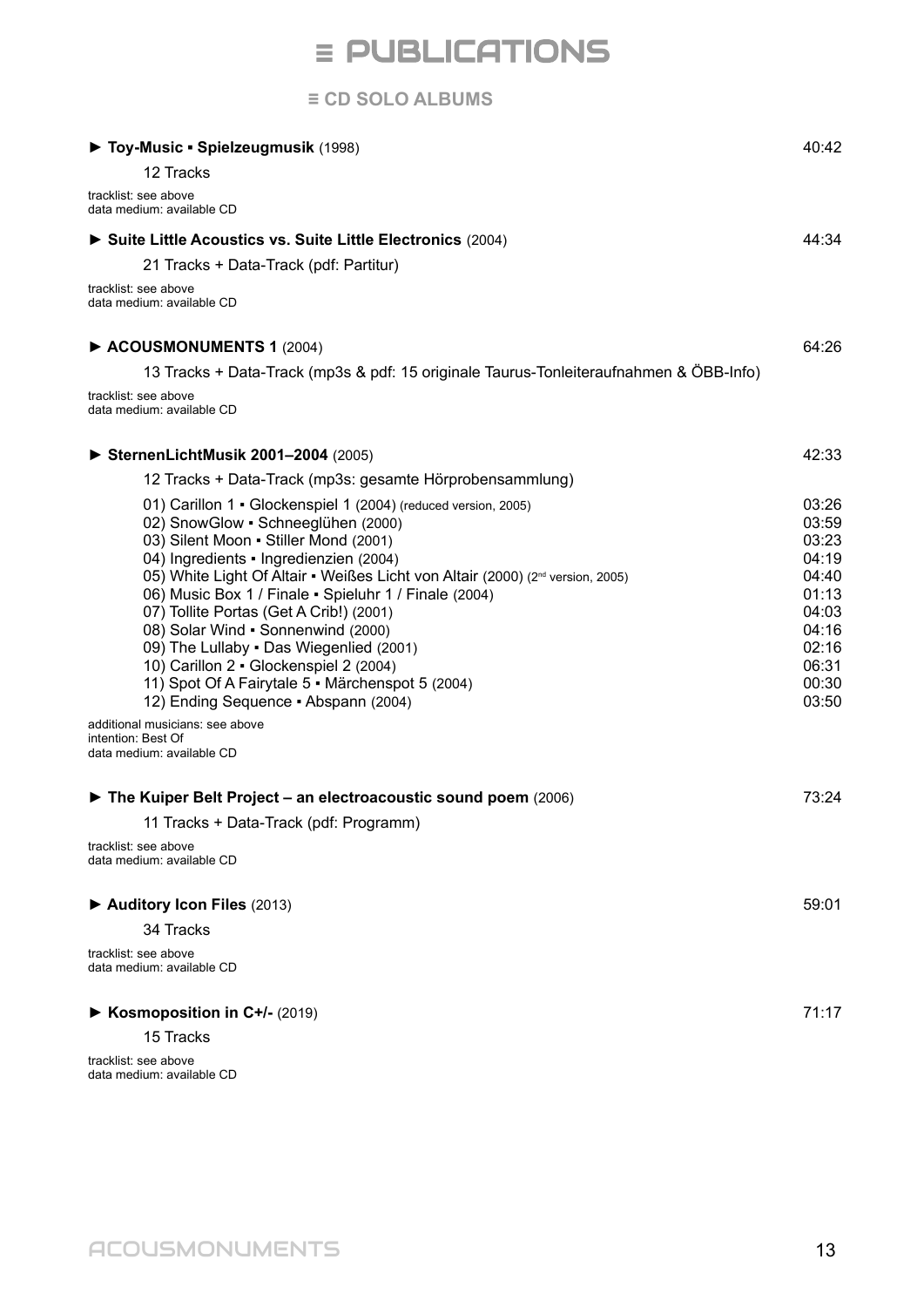### **+ CD COMPILATIONS & COLLABORATIONS**

| All Different All Equal (2000)                                                                                                      |                |
|-------------------------------------------------------------------------------------------------------------------------------------|----------------|
| Track 09) Brain Jogging • Hirnsausen                                                                                                | 04:14          |
| taken from Toy-Music · Spielzeugmusik; this version remastered (2000)<br>data medium: available CD                                  |                |
| ► Chaos Messerschmitt: Ihr könnt uns mal (2001)                                                                                     |                |
| Track 11) Darum glaub' ich nicht an dich                                                                                            | 04:58          |
| side project: words & music by Chaos Messerschmitt; keyboards by Tschinkel<br>data medium: available CD                             |                |
| $\triangleright$ Kapo / Ambro (2004)                                                                                                |                |
| Track 1000)* K 200 + T 992 211                                                                                                      | 05:21          |
| *track number is binary coded; taken from ACOUSMONUMENTS 1<br>data medium: available CD                                             |                |
| $\triangleright$ MeaNBonE (2007)                                                                                                    |                |
| Track 01) MeanTime<br>Track ////) ** Ghost Crackles                                                                                 | 00:52<br>01:00 |
| side project: CD opening and song intro to <i>Time</i> , ** ghost track (CD outro)<br>data medium: CD                               |                |
| Sonntags abstract $07*08$ (2009)                                                                                                    |                |
| CD 2-Track 08) Tschinkel & Martinland - walkON                                                                                      | 08:14          |
| CD-Sampler <i>sonntags abstrakt 07 * 08</i> , kim-pop (association for promotion of pop culture, Graz)<br>data medium: available CD |                |
| $\blacktriangleright$ Thereminland (2015)                                                                                           |                |
| Track 05) Tschinkel & Martinland - Zeitlosozean<br>Track 06) Tschinkel & Martinland - Aufbruchsmarsch                               | 05:12<br>08:17 |
| Theremin solo project of Martin "Martinland" Schemitsch<br>data medium: available CD                                                |                |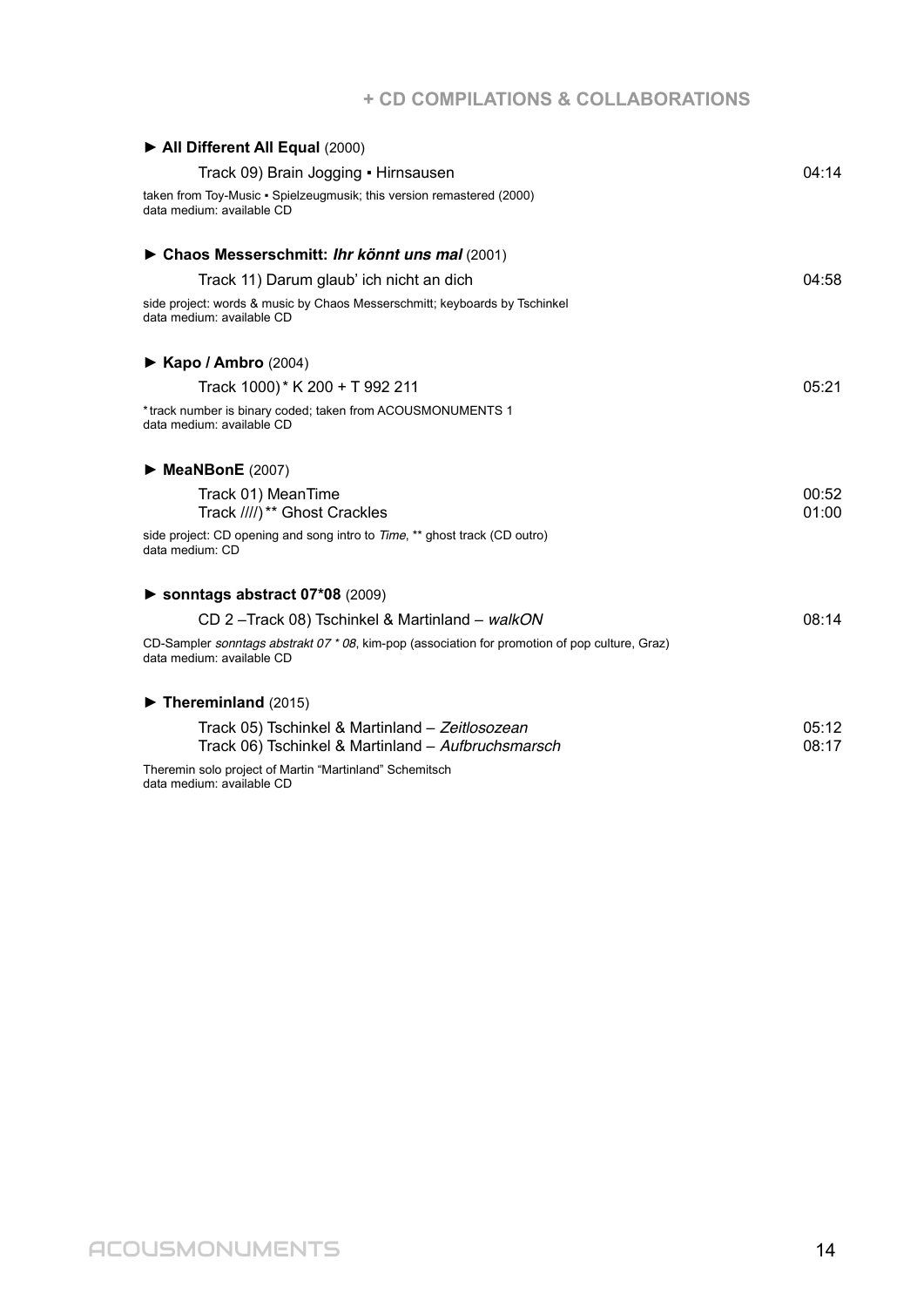#### **≡ WRITINGS**

#### **► Textübersetzung aus dem Englischen in Zusammenarbeit mit Igor Lintz-Maués** (2002)

Smalley, Denis: Spectromorphology – explaining sound-shapes, in: Organised Sound: Vol. 2, No. 2, Cambridge University Press, Cambridge (1997), p. 107–126.

#### **► Dichotisches Hören als ästhetisches Konzept im Rahmen elektroakustischer Musikproduktion** (2004)

#### **► Gesammelte Kurzbeiträge** (2006)

01) "Horizonterweiterndes Musikhören", Subjekt- und Hörpositionen innerhalb der Musikwissenschaft 02) Psychologische Annäherungen an das Erleben von Trance und Ekstase durch Musik 03) Das Tonstudio als Instrument

#### **► Perception of simultaneous auditory contents** (2008)

in: Simultaneity: Temporal Structures and Observer Perspectives, edited by Susie Vrobel, Otto E. Rössler, Terry Marks-Tarlow, World Scientific, Singapore, p. 364–376.

#### **► Musique acousmatique und ihre Parallelen im Pop** (2008)

DA, Universität Graz

#### ► Persönliche Sicht und spontane Statements zum Thema "music and digital culture" (2008)

Ein Beitrag zu Werner Jauks net-conference & net-performance Der musikalisierte Alltag der digital culture

#### ► Statement zu "Playing Speakers" (2011)

Ein Beitrag im Programmheft zu The Electroacoustic Project, Tausend.Farben.Klang – duo: blauwurf – Playing Speakers II, Action Replay

#### **► Pop – a Sustained Peak Expierence** (2013)

in: Musik / Medien / Kunst. Wissenschaftliche und künstlerische Perspektiven, Werner Jauk zum 60. Geburtstag, herausgegeben von Beate Flath, transcript, Bielefeld, S. 111–128.

#### **► Popakusmatik 1.0** (2014)

in: Überschreitungen I, Projektentwürfe und performative Beiträge, herausgegeben von Heimo Ranzenbacher, Liquid Music, Judenburg, S. 132–149.

#### ▶ Akusmonautische Betrachtungen zu "The Triumph Of Sound" (2017)

Eine eigene Werkbeschreibung von The Triumph of Sound – Hommage à Manowar on eight acousmatic battlefields, published online, 37 Seiten.

#### **► The Tschinkel Wall:**

 **Angewandter Loudness War als kompositorisches Stilmittel** (2019, aktualisiert 2020)

published online, 13 Seiten.

#### **► Die Entfaltung des Fantastischen: Fluktuatives Wahrnehmen von Lautsprecherklängen – Gedanken zu einer Kulturtechnik bewussten Hörens** (2019)

in: FLUCH'T'RAUM. Zeitschrift für Kultur und Gesellschaft, Nr. 5 (04/19), herausgegeben von Peter Schaden, Edition FZA, Norderstedt, S. 5–13.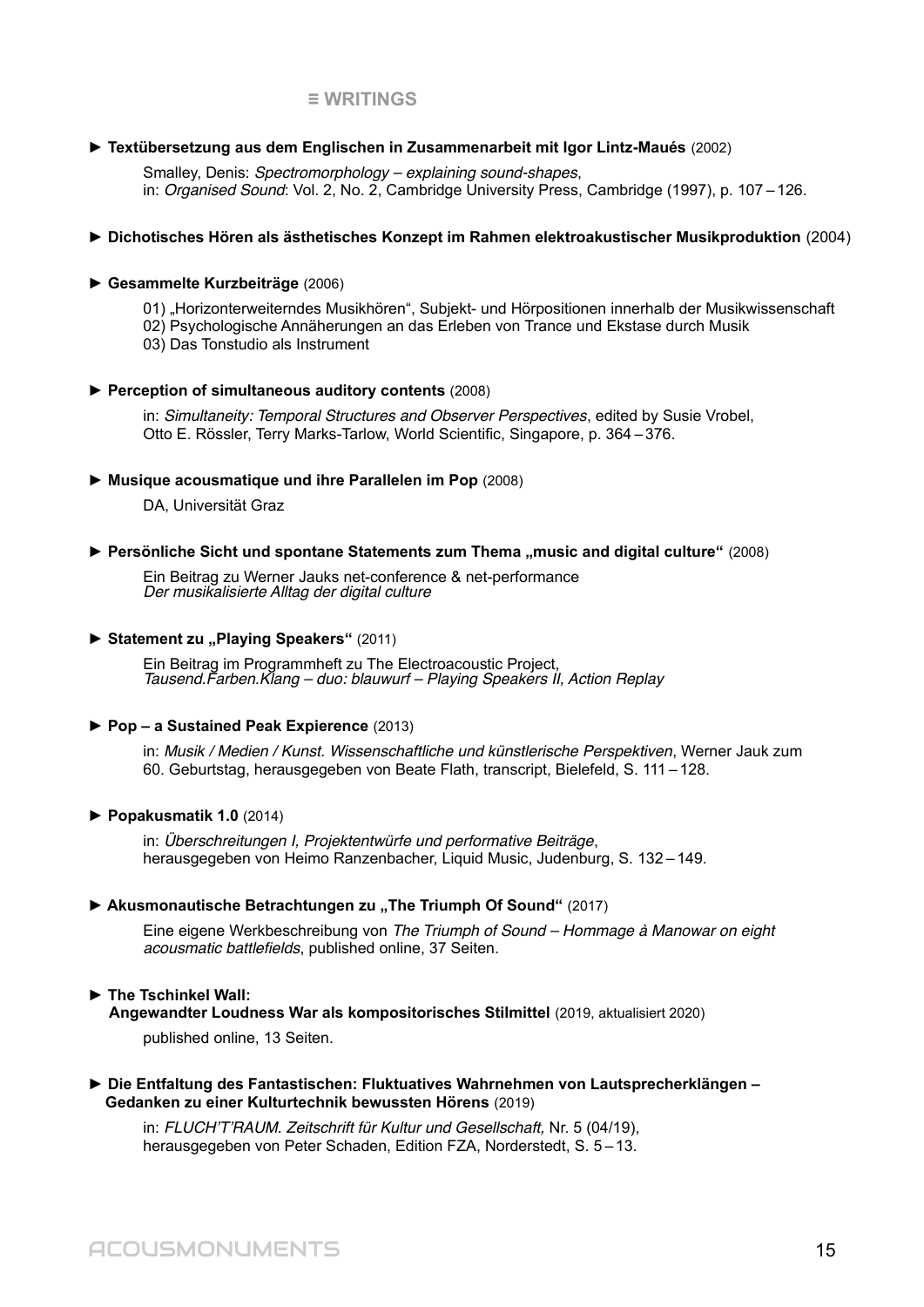#### **► Programmtext zum Nitsch-Konzert mit Akusmonium** (2019)

im Programmheft zu den beiden Konzerttagen 08. und 09.06.2019 in der großen Ausstellungshalle des nitsch museum, herausgegeben vom nitsch museum, Mistelbach.

#### **► Der TITAN-AKKORD: Ein monolithisches Klangobjekt** (2020)

online, 24 Seiten. Auszug in: FLUCH'T'RAUM. Zeitschrift für Kultur und Gesellschaft, Nr. 7 (06/20), herausgegeben von Peter Schaden, Edition FZA, Norderstedt, S. 36–46.

#### **► Ein Entwurf des Konkretabstrakten** (2020)

in: SUMMIT of trans-Art 2020. Künste im Dialog, redigierter Vortragstext vom 14.08.2020 anlässlich der 50. trans-Art-Performance im Atelier Astrid Rieder, Salzburg, herausgegeben von Astrid Rieder, Athena-Verlag, Bielefeld, S. 55–72.

#### **► Album-Reviews für das Metal-Magazin Metalogy.de** (2021)

- Liquid Tension Experiment 3 (04.2021)
- Sunrise: Equilibria (06.2021)
- Dream Theater: A View From The Top Of The World (11.2021)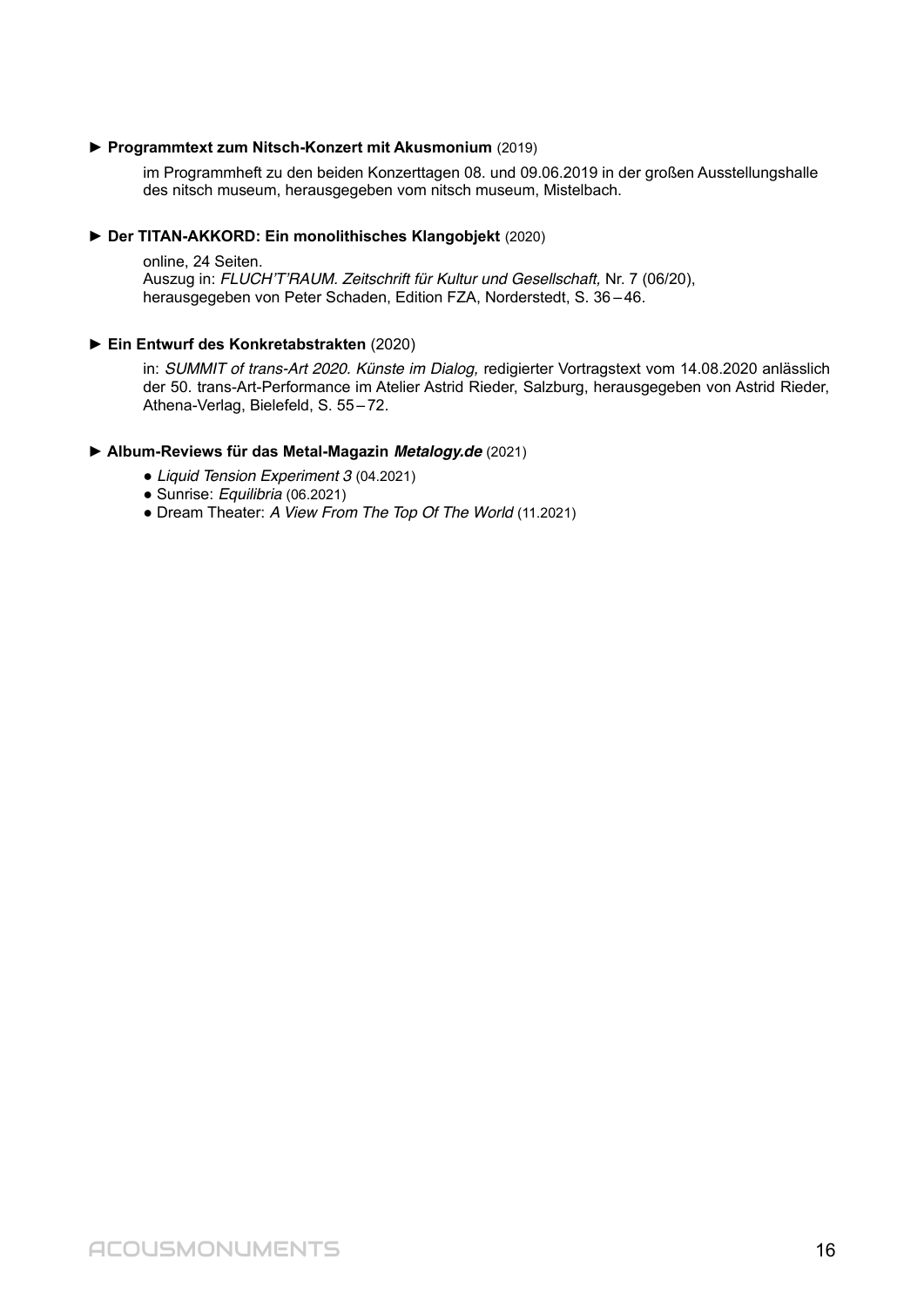#### **≡ INTERVIEWS**

#### ► **Radio Helsinki:**

Martinland … 1-stündiges Portrait, Christian Tschinkel live im Studio (Graz, 02.04.2006)

#### ► **Radio Helsinki:**

Martinland … 1-stündige Präsentation der CD The Kuiper Belt Project (Graz, 26.11.2006)

#### ► **Radio Helsinki:**

Brunch your own theory … über die VNM-Performance am 21.04.2007 (Graz, 20.04.2007)

#### ► **ORF Steiermark:**

Interview zur Eröffnung der GlockenFlugBahnen (Graz, 21.07.2008)

#### ► **XXkunstkabel im Auftrag des Instituts für Kunst im öffentlichen Raum:**

Interview über GlockenFlugBahnen (Graz, 08.2008)

#### ► **Deutschlandfunk:**

Das Akusmonium zu Gast im ZKM Karlsruhe (von Helga Spannhake) (Karlsruhe, 11.2012)

#### ► **Radio Helsinki:**

Martinland … einstündige Sendung über Popakusmatik, zusammen mit der Musikwissenschaftlerin Beate Flath (Uni Graz) (Graz, 21.04.2013, 24.04.2013)

#### ► **Radio Helsinki:**

Martinland … einstündige Sendung über die popakusmatische Performance in der Klasan Galerie am 03.03.2014; zusammen mit der Malerin Dora Mai ("die virtuelle Couch" Graz <► Wien, 09.03.2014)

#### ► **Radio Helsinki:**

7 Shades of Grauko:'Jingle, Tschinkel und Gehimpel' … einstündige Sendung über eigene Texte von musikbezogenen Themen bis zu experimentellen Schriftstücken. (Graz, 17.10. 2017, 26.10.2017)

#### ► **art:phallanx:**

Diskussions- und Einführungsrunde zum Nitsch Konzert mit Akusmonium mit Hermann Nitsch, Michael Karrer, Gilbert Handler und Christian Tschinkel (Mistelbach, 08.06.2019)

#### ► **Stadtlabor Floridsdorf:**

Kino für die Ohren, Blogbeitrag von Jelena Pantić-Panić (medien.geil) zur Sichtweise auf akusmatische Musik und das AKUSMONAUTIKUM (Wien, seit 10.02.2020 online)

#### ► **Literatur outdoors – Worte sind Wege:**

Streaming auf Biegen und Brechen kann kein Ersatz und keine Ablöse sein – Christian Tschinkel, Komponist, Blogbeitrag von Walter Pobaschnig fragt Künstler über Tag und Situation (Wien, seit 25.01.2021 online)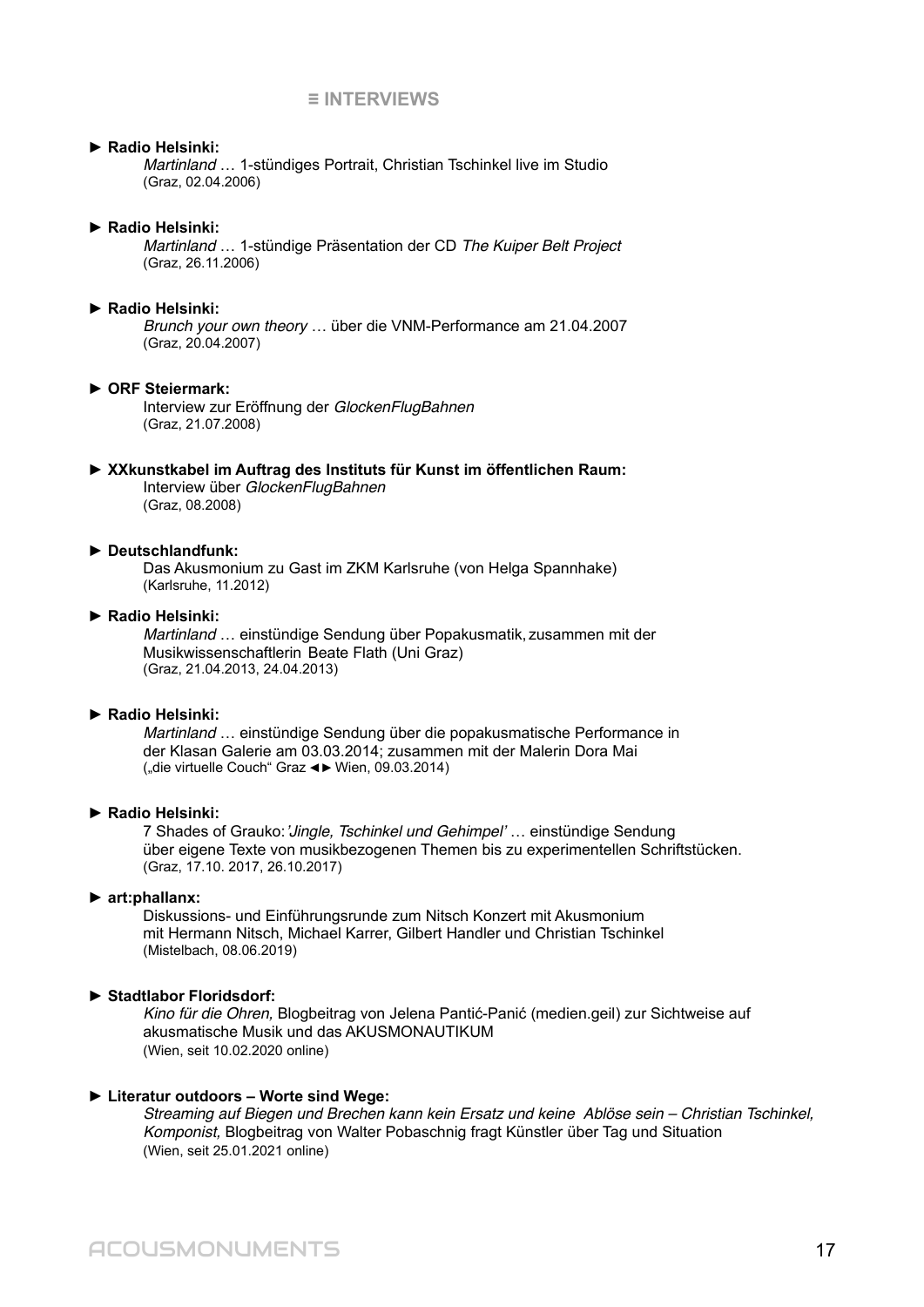# **≡** VENUES OF PERFORMANCE

**≡ COMPOSING AND PRODUCTION STUDIOS**

#### ► **Brain Jogging Lab** (Leoben, 1993 – 1999)

… nach all meinen frühen Experimenten mit Kassettenaufnahmen und den darauf folgenden Sequencer-Programmierungen meiner ersten Korg-Workstation nun endlich mein eigenes PCbasiertes MIDI-Studio, in dem es sich hervorragend komponieren und vorproduzieren ließ …

#### ► **Studio T-Channels** (Leoben, 1999 – 2009)

… sukzessive Erweiterung des alten Arbeitsplatzes durch Harddisk Recording, Studiomonitore, externe Effekte, VST-Technology, etc.; bis auf das Aufnehmen von akustischen Instrumenten und dem Mastering konnte hier relativ effektiv drauf los produziert werden; immer im Blickfeld: meine ständig wachsende CD-Sammlung; und: es gibt ein Pianino …

#### ► **Studio ACOUSMONUMENTS** (Wien, ab 2010)

… optional steht mir ab jetzt eine Stereo- und eine Vierkanal-Abhörmöglichkeit zur Verfügung, die in besonderen Fällen zu einer Sechskanalanlage zusammengeschaltet werden könnten; die CD-Sammlung (jetzt hinter dem Arbeitsplatz) wurde durch einen frontalen Bildmonitor ausgetauscht, weshalb nun auch eine komfortable Möglichkeit zur Filmvertonung besteht; generell lasse ich jetzt vieles hinter mir und konzentriere mich voll und ganz auf das Wesen meiner Popakusmatik …

#### **+ PRODUCTION COOPERATIONS**

#### ► **Altaїr-Lärmzone** (Leoben, 1992 – 1995)

... neben diversen Übungs- und Proberäumen das erste "Studio", in dem ich mit Christian Krucsay unermüdlich an meinen ersten Produktionen sowie auch an denen unserer damaligen Band Altaïr gearbeitet habe. Ergänzt durch ein mehrmonatiges Seminar in Peter Klampfers Neue Welt Studios, Graz (1993, 1994) haben all diese Erfahrungen, vor allem der Umgang mit einem Atari 1040ST und der synchronisierten analogen Fostex-Bandmaschine unsere Kreativität in hohem Maße gefördert …

#### ► **Studio HoF-Productions** (Leoben)

… Christian Krucsay hat sich nach der Altaїr-Lärmzone sein eigenes professionelles Tonstudio aufgebaut, in dem viele meiner Produktionen teil- und endgefertigt wurden …

#### ► **ELAK Studio** (Wien)

… das Studio 3/1 am Institut für Komposition und Elektroakustik an der Universität für Musik und darstellende Kunst, Wien in der Rienößlgasse war mir Lehrstätte und Schauplatz einiger Produktionsergänzungen …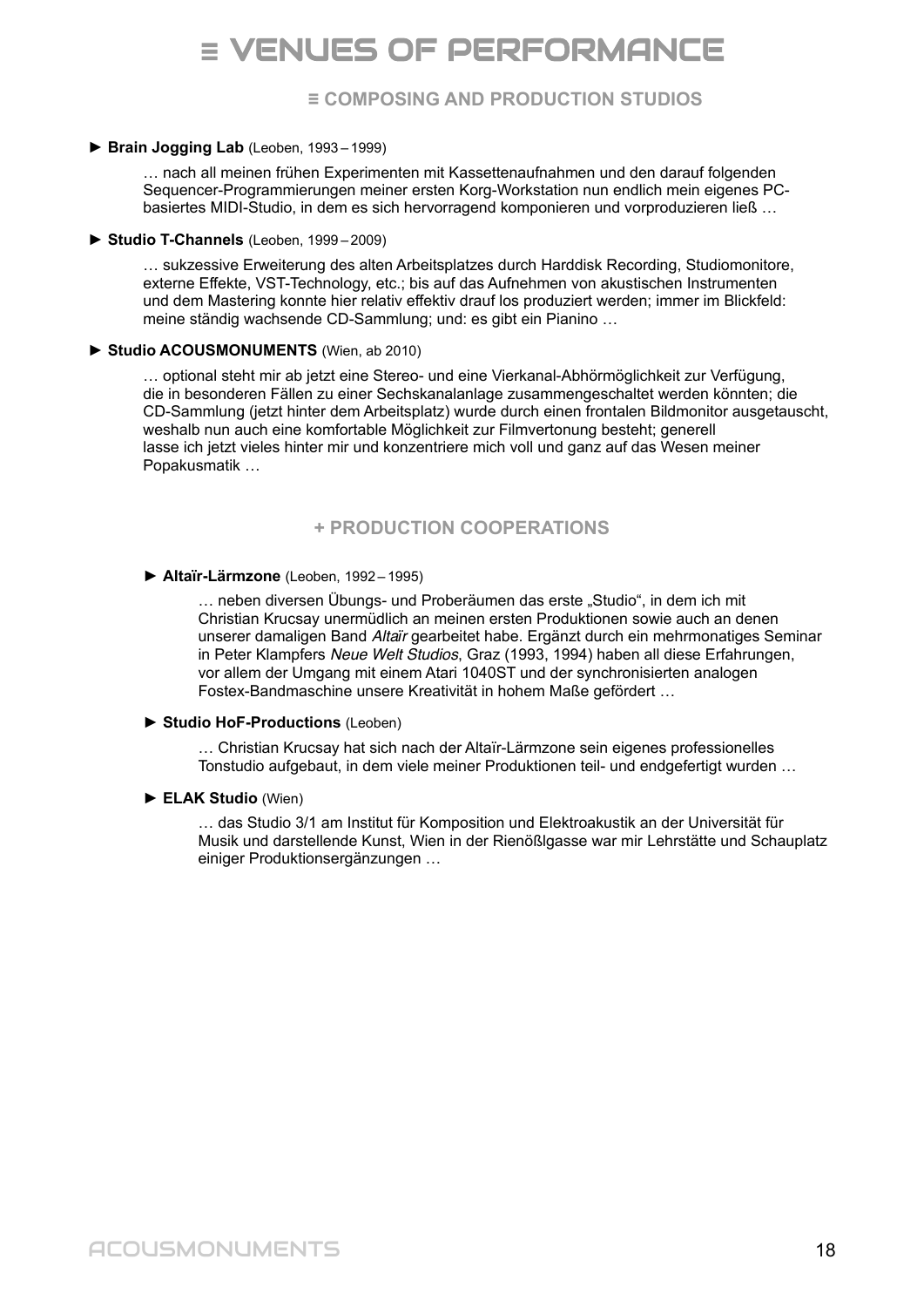#### **≡ PUBLIC PERFORMANCES**

- ► 01.12.1994: Festkonzert 110 Jahre Musikverein Leoben Cathedral Dance Kathedralen-Tanz Bläserensemble der Musikschule Leoben Tschinkel (trumpet) Sparkassensaal, Kongresszentrum, Leoben
- ► **21.03.1995:** Konzert der Jugend Allemande Bläserensemble der Musikschule Leoben Tschinkel (trumpet) Sparkassensaal, Kongresszentrum, Leoben
- ► **01.07.1995:** Stadtfest Leoben Altaїr Live Intro Altaїr (Zoltán Vass, Christian Krucsay, Oliver Lepai, Helmut Schriefl, Tschinkel) Tschinkel & Christian Krucsay (Sequencerzuspielung) Glacis, Leoben
- ► **24.04.1999:** CD-Präsentation "Toy-Music Spielzeugmusik" Gesprächskonzert & Fusion Performance Simulated Soundscapes Tschinkel (trumpet & electronics) Saal der Musikschule Leoben
- ► **08.05.1999:** Fusion Performance Simulated Soundscapes Tschinkel (trumpet & electronics) Festsaal der Volksschule Leoben Göss
- ► **31.05.2000:** VNM-Festival Fusion Performance Simulated Soundscapes Tschinkel (trumpet, electronics) ESC im Labor, Graz
- ► **10.09.2000:** House Opening & CD-Präsentation All Different All Equal Fusion Performance Simulated Soundscapes Tschinkel (trumpet & electronics) JUZ Spektrum, Leoben
- ► **11.10.2000:** Vernissage der Ausstellung Outdoor Nudes, Aktfotografie von Gerhard Auer Fusion Performance Simulated Soundscapes Tschinkel (trumpet & electronics) Café Vinum am Schwammerlturm Leoben
- ► **24.11.2000:** Eröffnung der SternenLichtMusik 2000 Klang- und Musikinstallation Hauptplatz Leoben
- ► **25.11.2000 07.01.2001:** Leobener Advent SternenLichtMusik 2000 Klang- und Musikinstallation täglich von 16h30 – 21h00 zu jeder halben Stunde Hauptplatz Leoben
- ► **07.07.2001:** JUZ Goaka Moaka Fusion Performance Simulated Soundscapes Tschinkel (trumpet & electronics) Pavillon, Stadtpark Trofaiach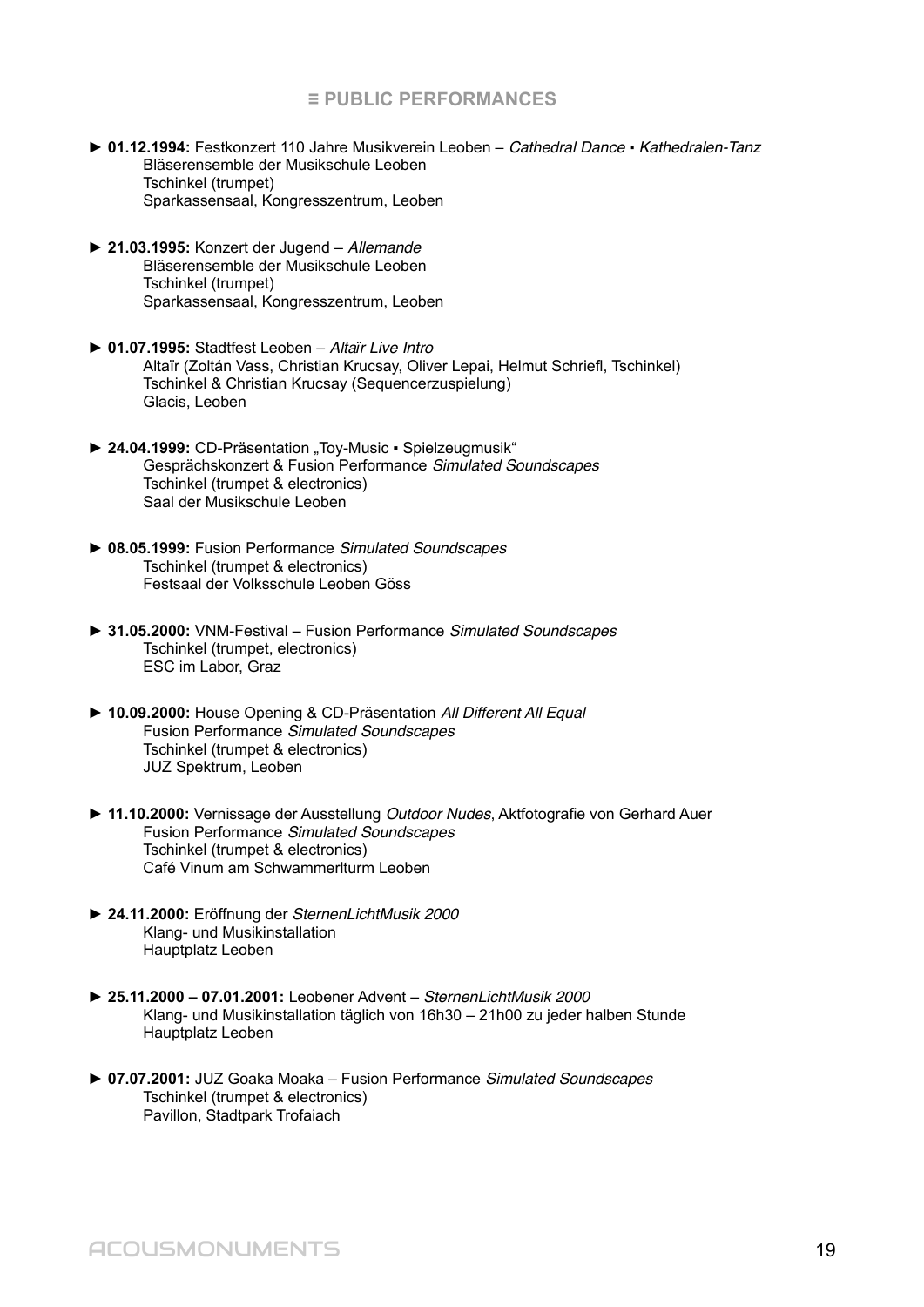- ► **23.11.2001 06.01.2002:** Leobener Advent SternenLichtMusik 2001 Klang- und Musikinstallation täglich von 16h30 – 21h00 zu jeder halben Stunde Hauptplatz Leoben
- ► **04.05.2002:** Exkursion Fragile #05 Tschinkel (abecedarian sound projection) Université Paris 8, Paris
- ► **07.05.2002:** Exkursion Fragile #05 Tschinkel (abecedarian sound projection) Conservatoire National Supérieur de Musique et de Danse de Paris
- ► **21.06.2002:** ELAK-Werkstättenkonzert 13bit Fragile #05, Étude Max 2 Min Tschinkel (sound diffusion) Innenhof der Universität für Musik und Darstellende Kunst, Wien
- ► **10.07.2002:** Leonhard Leeb's The World Of Trumpet Fusion Performance Simulated Soundscapes & ACOUSMONUMENTS Tschinkel (trumpet, electronics & sound projection) Bamberger Amthof – Innenhof, Feldkirchen in Kärnten
- ► **12.07.2002:** Leonhard Leeb's The World Of Trumpet Fusion Performance Simulated Soundscapes Tschinkel (trumpet & electronics) Bamberger Amthof – Innenhof, Feldkirchen in Kärnten
- ► **13.07.2002:** Leonhard Leeb's The World Of Trumpet Fusion Performance Simulated Soundscapes & ACOUSMONUMENTS Tschinkel (trumpet, electronics & sound projection) Evangelische Kirche, Techendorf am Weissensee
- ► **31.01.2003:** ELAK-Werkstättenkonzert Étude Max 2 Min 3 Tschinkel (sound projection) Haydn-Saal, Universität für Musik und Darstellende Kunst, Wien
- ► **07.05.2003:** Poetry & Art Slam ..., that they may not understand one another's speech! ..., dass keiner des anderen Sprache verstehe! Tschinkel (abecedarian sound projection) Institut für Germanistik, Universität Wien
- ► **28.05.2003:** Wiener Festwochen Das Mädchen mit den Schwefelhölzern (Helmut Lachenmann) Tschinkel et al (12-Kanal Tape-Zuspielung) Bank-Austria-Halle, Gasometer Wien
- ► **30.05.2003:** Wiener Festwochen Das Mädchen mit den Schwefelhölzern (Helmut Lachenmann) Tschinkel et al (12-Kanal Tapezuspielung) Bank-Austria-Halle, Gasometer Wien
- ► **01.06.2003:** Wiener Festwochen Das Mädchen mit den Schwefelhölzern (Helmut Lachenmann) Tschinkel et al (12-Kanal Tapezuspielung) Bank-Austria-Halle, Gasometer Wien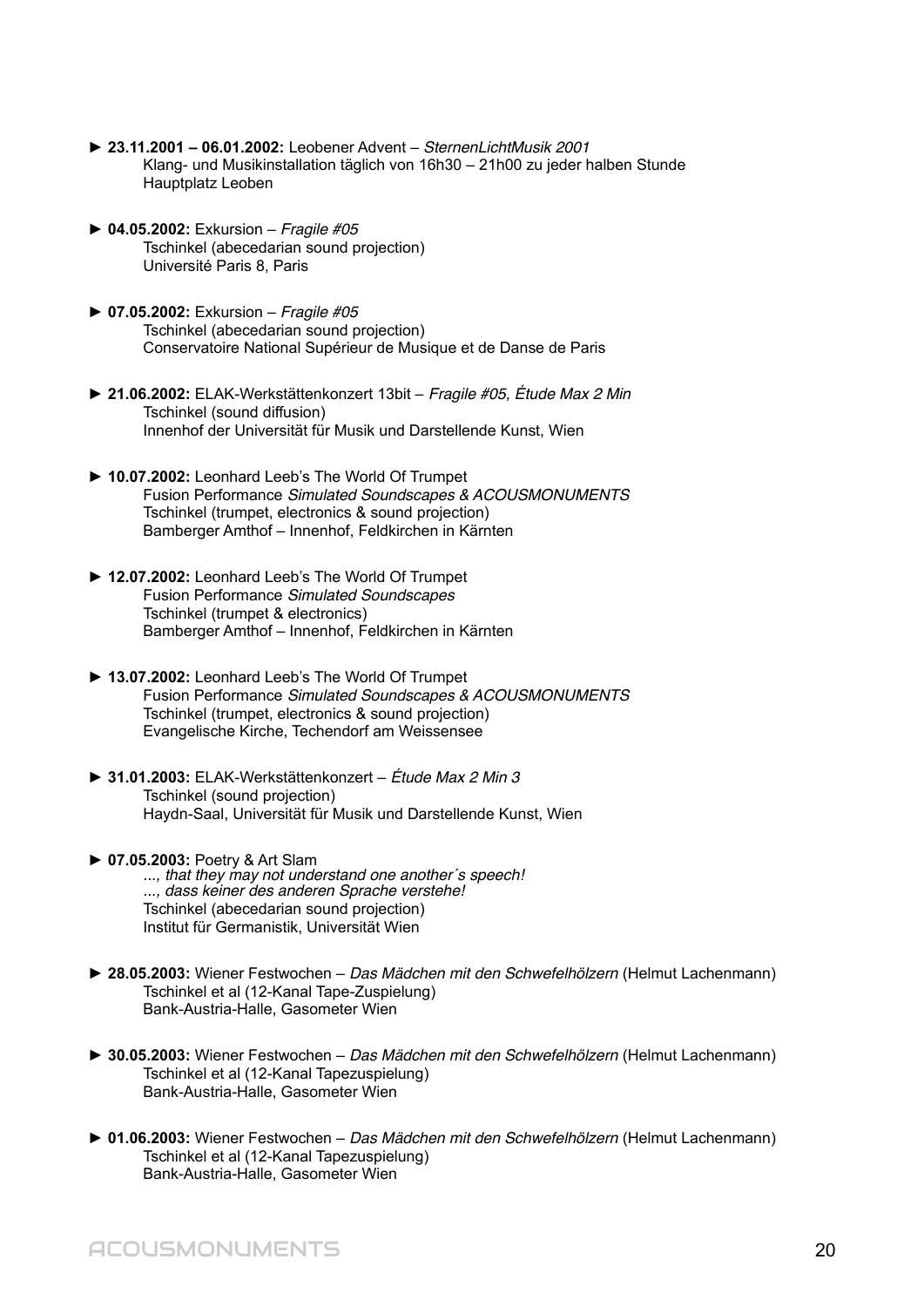- ► **04.06.2003:** Wiener Festwochen Das Mädchen mit den Schwefelhölzern (Helmut Lachenmann) Tschinkel et al (12-Kanal Tapezuspielung) Bank-Austria-Halle, Gasometer Wien
- ► **22.06.2003:** ELAK-Werkstättenkonzert

... that they may not understand one another´s speech! ... dass keiner des anderen Sprache verstehe!; The Körnungen In The Prater Are In Bloom Again · Im Prater blühen wieder die Grains Tschinkel (sound diffusion) Innenhof der Universität für Musik und Darstellende Kunst, Wien

- ► **30.01.2004:** ELAK-Werkstättenkonzert Dichotic Beaming Tschinkel (sound diffusion) Haydn-Saal, Universität für Musik und Darstellende Kunst, Wien
- **► 10.03.2004:** Klangprojektionskonzert 1.5, in Kooperation mit der IGNM, Sektion Österreich Elektroakustische Interpretationen ausgewählter musikgrafischer Werke für unbestimmte Klangquellen von Roman Haubenstock-Ramati Blatt Nr. 1 und 17 aus Decisions (1959 – 1961), aus Konstellationen (1971) Tschinkel (sound diffusion) Fanny Hensel-Mendelssohn-Saal, Universität für Musik und Darstellende Kunst, Wien
- **► 22.03.2004:** ELAKtronic Fusion Performance Rockshow Tschinkel (trumpet, electronics) Kunstverein Alte Schmiede, Wien
- **► 25.06.2004:** ELAK-Werkstättenkonzert Monument 10161116 Tschinkel (sound diffusion) Fanny Hensel-Mendelssohn-Saal, Universität für Musik und Darstellende Kunst, Wien
- **► 26.06.2004:** ostblock rekords, Label Night Monument 10161116 Tschinkel (abecedarian sound projection) Alte Heller-Fabrik, Wien
- ► **12.10.2004:** ELAK-GALA #02 Buffer Under Run tape curiosities Tschinkel (abecedarian sound projection) Fluc am Praterstern, Wien
- ► **26.11.2004 31.12.2004:** Leobener Advent SternenLichtMusik 2004 Klang- und Musikinstallation täglich von 16h30 – 21h00 zu jeder halben Stunde Hauptplatz Leoben
- ► **28.05.2005:** VNM-Festival ACOUSMONUMENTS Tschinkel (sound diffusion) Cube, IEM – Institut für Elektronische Musik, Technische Universität, Graz
- ► **08.09.2006:** Vernissage Umbruch / Aufbruch walkON – Aufbruchsmarsch für Theremin und zugespielte Landschaft Tschinkel (tape), Martin "Martinland" Schemitsch (theremin) Museum Eisenerz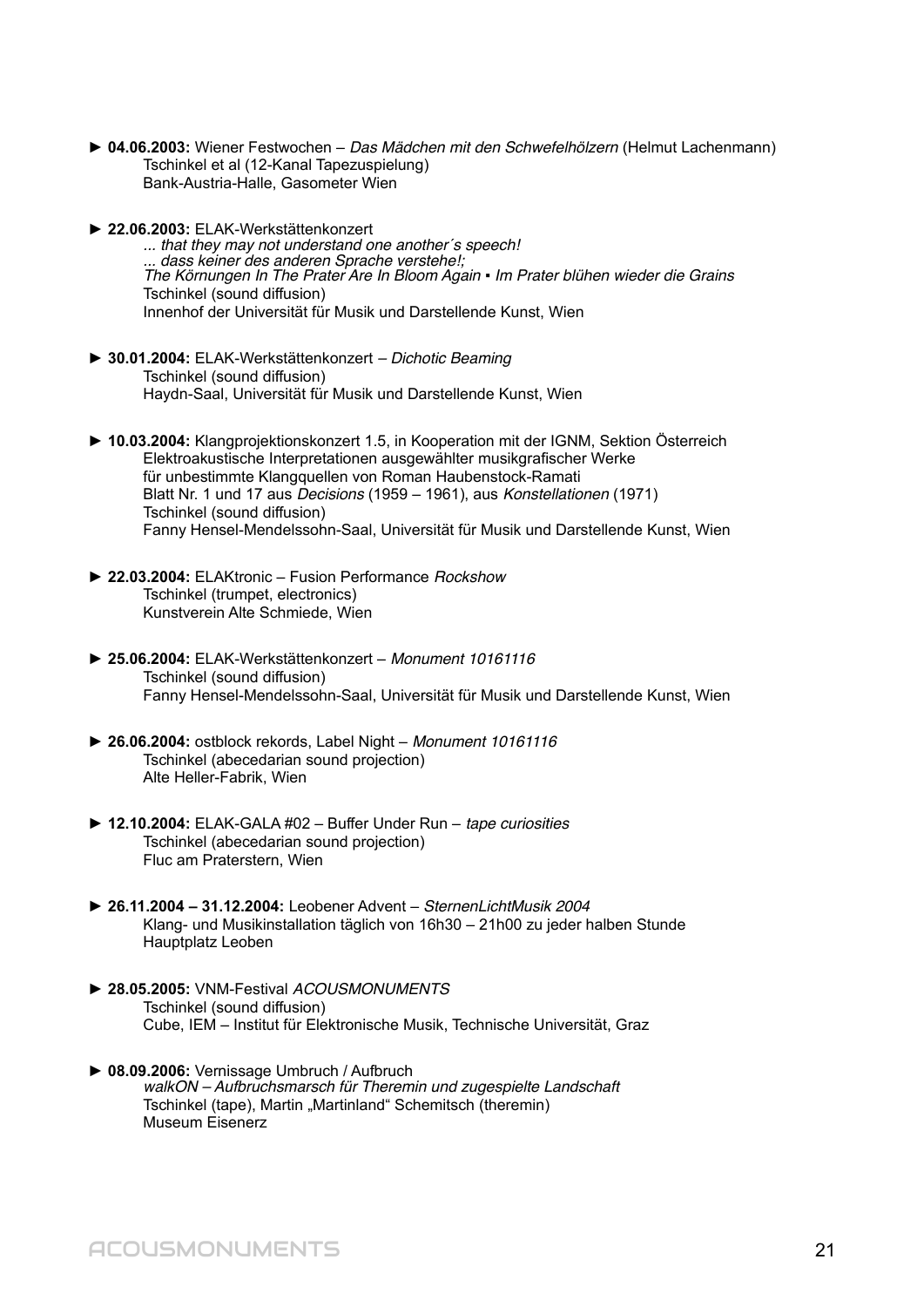- ► **21.04.2007:** VNM-Festival Zeit für Theremin Tschinkel (electronics), Martin "Martinland" Schemitsch (theremin) Stockwerk Jazz, Graz
- ► **15.06.2007:** The Electroacoustic Project The Kuiper Belt Project Thomas Gorbach (sound diffusion) project space, Kunsthalle, Wien
- ► **08.12.2007:** The Electroacoustic Project SeptSculptura Thomas Gorbach (sound diffusion) project space, Kunsthalle, Wien
- ► **28.05.2008:** sonntags abstrakt Fusion Performance MTC + ML Tschinkel (trumpet, electronics), Martin "Martinland" Schemitsch (theremin) Postgarage, Graz
- ► **18.06.2008:** Oliver's Army (part I), Trockentraining galore Radiohead's Paranoid Android conductors: Peter Paul Aufreiter, Michael Fischer, Helge Hinteregger, Dominik Nostiz, Konrad Rennert, Christian Tschinkel, Mia Zabelka Baumbühne, Kunstzone Karlsplatz, Wien
- ► **21.07.2008:** DUR Der Unprivate Raum Eröffnung der GlockenFlugBahnen Tschinkel (sound installation) Mariahilferkirche, Mariahilferplatz, Graz
- ► **22.07.2008 19.10.2008:** DUR Der Unprivate Raum GlockenFlugBahnen Tschinkel (sound installation) täglich 16h00, ursprünglich geplant bis 21.09.2008, verlängert bis 19.10.2008 Mariahilferkirche, Mariahilferplatz, Graz
- ► **03. 05.07.2008:** Liquid Music SonnenWind Tschinkel (sound installation) Foyer im \zentrum, Judenburg
- ► **04.07.2008:** Liquid Music The Kuiper Belt Project Tschinkel (sound diffusion) Foyer im \zentrum, Judenburg
- ► **18.10.2008:** wein.klang Herbst SonnenWind Tschinkel (sound installation) klang.haus Untergreith, St. Johann im Saggautal
- ► **18.10.2008:** wein.klang Herbst One.Night.Band Tschinkel (trumpet), Mia Zabelka (e-violin), Zahra Mani (bass), Clementine Gasser (violoncello), Lukas Ligeti (drums) klang.haus Untergreith, St. Johann im Saggautal
- ► **10.12.2008:** Gastvortrag mit eigenen Klangbeispielen im Rahmen der Lehrveranstaltung Elektroakustische Musik, Institut für Gestaltungs- und Wirkungsforschung, Abteilung Multidisciplinary Design, Technische Universität, Wien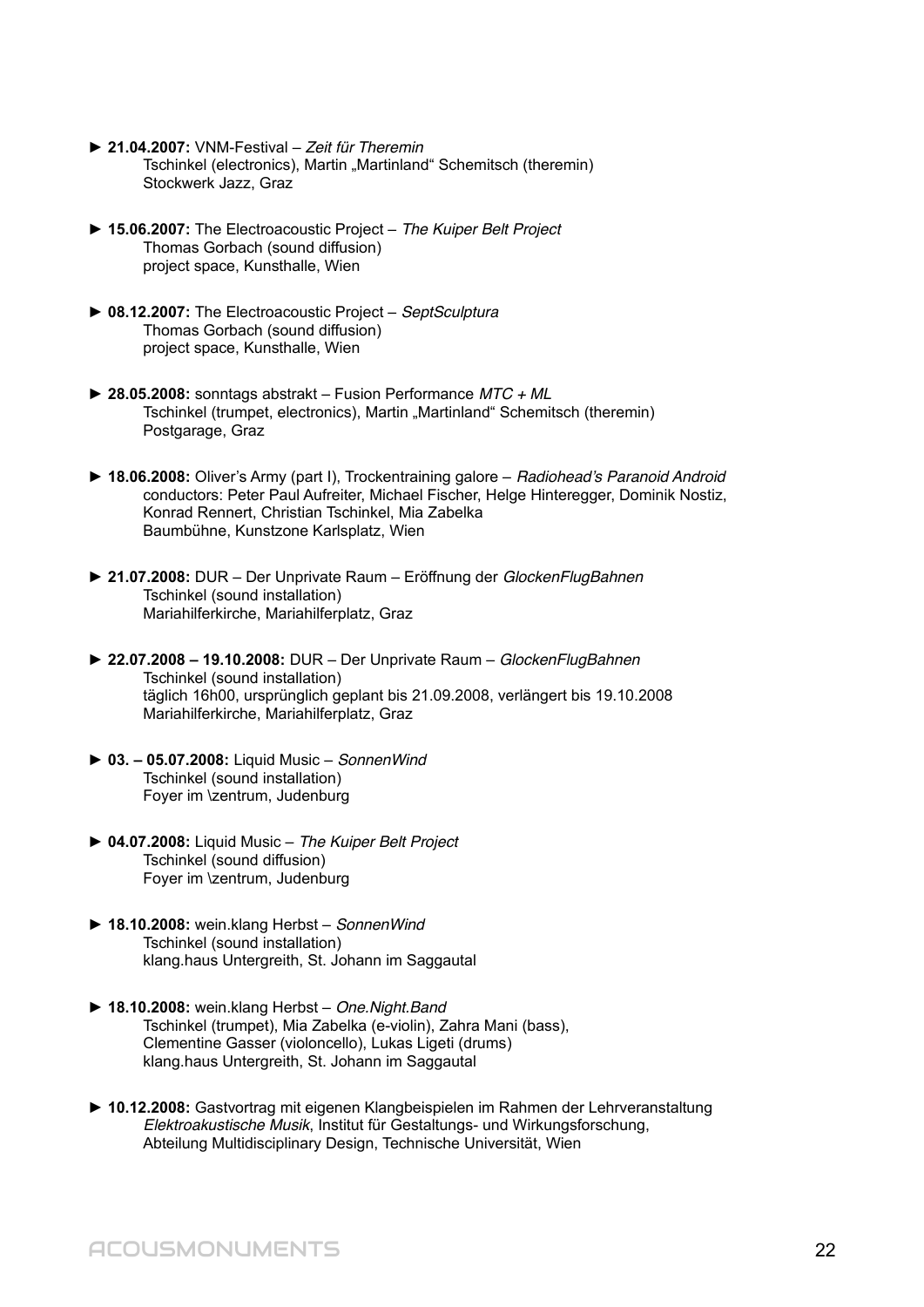- ► **24.03.2009:** Oliver's Army (part II) Sparks' Dick Around conductors: Richard Eigner, Michael Fischer, Helge Hinteregger, Thomas Jarmer, Christina Nemec, Dominik Nostiz, Jonny Pinter, Thomas Pfeffer, Christian Tschinkel Säulenhalle, MAK – Museum für angewandte Kunst, Wien
- ► **10.03.2009:** VNM-Festival, Alpenglühen II 1800 seconds (… inspired by INTIÑAHUI) Tschinkel (electronics, visual projection) & Mia Zabelka (e-violin, voice, electronics) Loft, Köln
- ► **17.04.2009:** V:NM-Festival 1800 seconds (… inspired by INTIÑAHUI) Tschinkel (electronics, visual projection) & Mia Zabelka (e-violin, voice, electronics) ESC im Labor, Graz
- ► **18.04.2009:** VNM-Festival Acousmatic Street Promotion hEAR mE Tschinkel (ghettoblaster, mountainbike) Innenstadt & Schlossberg, Graz
- ► **04.07.2009:** Liquid Music Fusion Performance MLMTCLM09 Martin "Martinland" Schemitsch (theremin), Tschinkel (trumpet, electronics) Festsaal im \zentrum, Judenburg
- ► **14.08.2009 30.08.2009:** Judenburger Sommer SonnenWind Tschinkel (sound installation) Foyer im \zentrum, Judenburg
- ► **03.10.2009:** The Electroacoustic Project The Kuiper Belt Project Tschinkel (EAP Acousmonium, sound diffusion) Prechtlsaal, Technische Universität, Wien
- ► **24.09.2010:** VNM-Festival, Alpenglow Interludes Tschinkel has provided electroacoustic interludes between performances Cafe OTO, London
- ► **25.09.2010:** VNM-Festival, Alpenglow Interludes Tschinkel has provided electroacoustic interludes between performances The Vortex, London
- ► **09.10.2010:** The Electroacoustic Project Playing Speakers Tschinkel (EAP Acousmonium, sound diffusion) Werner Jauk (e-guitar as interface, electronics) Prechtlsaal, Technische Universität, Wien
- ► **25.03.2011:** Nacht der Kultur a day at school (Schulstück) Tschinkel (workshop, abecedarian sound projection) Festsaal, BORG, Güssing
- ► **08.04.2011:** VNM-Festival Fusion Performance Freie Bewegungen 2011 & Simulated Soundscapes Tschinkel (trumpet, electronics) & Karl Wilhelm Krbavac (viola da gamba, e-guitars) Club Niesenberger, Graz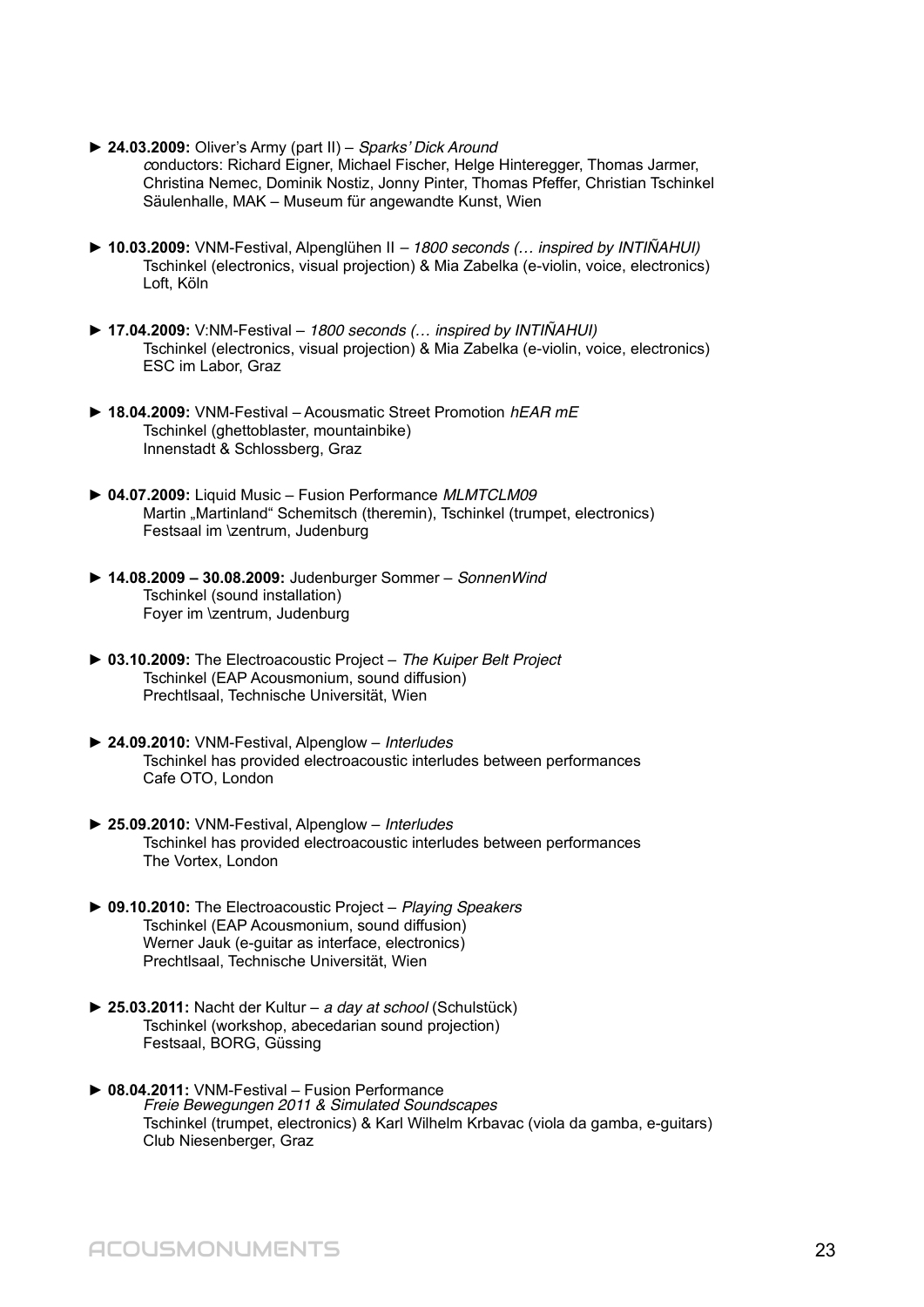- ► **08.10.2011:** The Electroacoustic Project: Tausend.Farben.Klang II Zappa@Acousmonium – Mothermania Tschinkel (EAP Acousmonium, sound diffusion) Prechtlsaal, Technische Universität, Wien
- ► **09.10.2011:** The Electroacoustic Project: Tausend.Farben.Klang II Countdown To Eleven; ParnCuts; Monument 10161116 Tschinkel (EAP Acousmonium, sound diffusion) Prechtlsaal, Technische Universität, Wien
- ► **10.12.2011:** The Electroacoustic Project: Tausend.Farben.Klang III The Triumph of Sound – Hommage à Manowar on eight acousmatic battlefields Tschinkel (EAP Acousmonium, sound diffusion) Kuppelsaal, Technische Universität, Wien
- ► **27.09.2012:** Vernissage zu 'absence of darkness' solitary Pluto? '134340 Tschinkel (abecedarian sound projection) Kunstgalerie Klasan, Wien
- ► **27.09.2012 11.11.2012:** zur Ausstellung 'absence of darkness' im Raum Tubular Lights SonnenWind Tschinkel (sound installation) Kunstgalerie Klasan, Wien
- ► **28.11.2012:** imatronic Festival solitary Pluto? '134340; cubewano Varuna 2000 WR 106 '20000 Tschinkel (GRM Acousmonium, sound diffusion) Medientheater, ZKM Karlsruhe
- ► **04.04.2013:** 9. VNM Festival

Petite Séquence d'un film noir (1); Warning! Psychotropus 1.0; Stop All The Cars At Green (And Make Them Drive At Red Traffic Lights); The Bike City; The Alter Native Track; The Narcissism Of Small Differences; Inkubation in Blau; K 200 + T 992 211; 7 RAW; Petite Séquence d'un film noir (2) Tschinkel (hexaphonic sound diffusion) ESC Labor, Graz

- ► **14.04.2013:** The Electroacoustic Project Petite Séquence d'un film noir (1); Warning! Psychotropus 1.0; Stop All The Cars At Green (And Make Them Drive At Red Traffic Lights); The Bike City; The Alter Native Track; Inkubation in Blau; SeptSculptura; Petite Séquence d'un film noir (2) Tschinkel (EAP Acousmonium, sound diffusion) Palais Kabelwerk, Wien
- ► 03.03.2014: Vernissage mit Bildern zum Thema "KlangBilder SoundEmbodiments": Präsentation der CD Auditory Icon File mit einem Vortrag von Univ.-Prof. Werner Jauk, eigens gemalten Triptychen (Audience I+ II) von Dora Mai und popakusmatischer Performance Radio Vladivostok; Petite Séquence d'un film noir; Inkubation in Blau; The Bike City; The Alter Native Track; The Narcissism Of Small Differences; Warning! Psychotropus 1.0; Stop All The Cars At Green (And Make Them Drive At Red Traffic Lights); The Birth Of Tamina; 7 RAW\_Klangdaemonen 1; Thunder's Chorus Tschinkel (pop-acousmatic sound diffusion) Kunstgalerie Klasan, Wien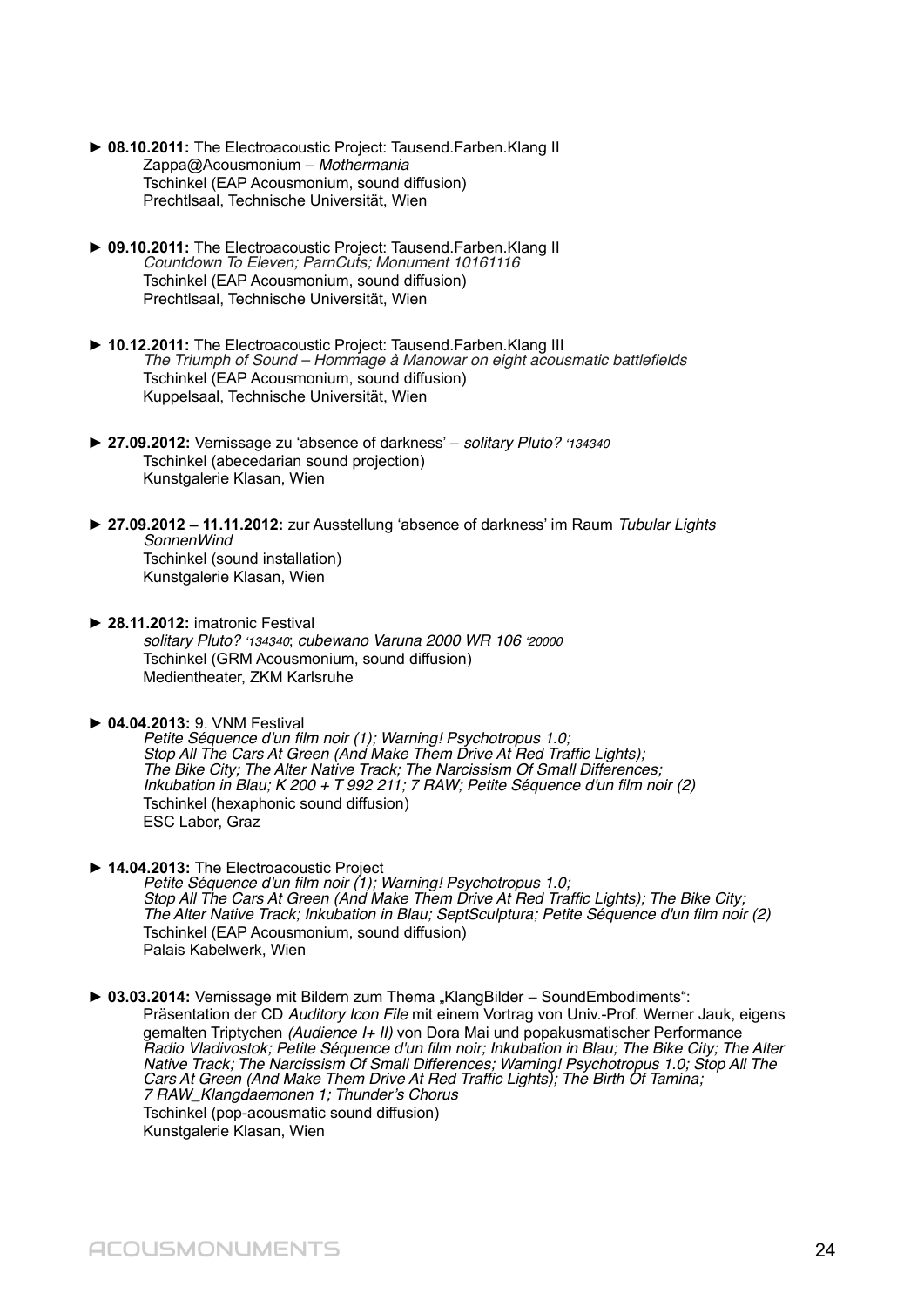- ► **22.06.2014:** ELAK 50 Electroacoustic Music Festival (50 Years of Electroacoustic Music) solitary Pluto? '134340 Tschinkel (Musik und Klangregie: ELAK+EAP Acousmonium (60 loudspeakers)) ehemalige Ankerbrot-Expedithalle (Loft City), Wien
- ► **05.07.2014:** Liquid Music Überschreitungen I (inkl. Buchpräsentation) Sound Storms The Walls; ..., that they may not understand one another's speech! • ..., dass keiner des anderen Sprache verstehe!; Inkubation in Blau; Petite Séquence d'un film noir; Excerpt from SeptSculptura; Excerpt from Holy War Of Loudness Tschinkel ("Popakusmatik 1.0": pop-acousmatic sound diffusion) Grüner Saal im \zentrum, Judenburg
- ► **23.05.2015:** 10. V:NM-Festival Army Of The Immaterials; 1000 Glocken und 1 Gegenton; Pleasurable Daze; Stabat Materia; Thunder's Chorus Tschinkel (pop-acousmatic sound diffusion) ESC – Medien Kunst Labor, Graz
- ► **31.05.2015:** Martin Schemitschs CD-Präsentation Thereminland Petite Séquence d'un film noir; Sedna 2003 VB 12 '90377; beyond Inuiiiiit!; SeptSculptura; ALBOB – A Little Bit Of Bytes; Stop All The Cars At Green (And Make Them Drive At Red Traffic Lights) Tschinkel (sound diffusion) & Martin "Martinland" Schemitsch (theremin) KunstGarten, Graz
- ► **03.10.2015:** Lange Nacht der Museen SonnenWind Tschinkel (sound installation) KunstGarten, Graz
- ► **10.10.2015:** Musikprotokoll 2015 Sedna 2003 VB 12 '90377; cubewano Varuna 2000 WR 106 '20000 Tschinkel (sound diffusion) Schlossberg Graz, Kasematten
- ► **18.01.2016:** Vortrag > CMS invited lecture #25 **Popakusmatik** Tschinkel (workshop) Sonic Lab, Computer Music Studio, Anton Bruckner Privatuniversität, Linz
- ► **19.01.2016:** Konzert #6

The Kuiper Belt Project Tschinkel (Klangregie) Sonic Lab, Computer Music Studio, Anton Bruckner Privatuniversität, Linz

- ► **21.06.2018 24.06.2018:** Wir-sind-Wien-Festival, Creative Cluster Opening SonnenWind Tschinkel (sound installation) Alte Traktorenfabrik Wien Floridsdorf
- ▶ 06.10.2018 07.10.2018: Art & Craft Ausstellung "Spektrum" SonnenWind Tschinkel (sound installation) Villa Schubert Stone, Wien Atzgersdorf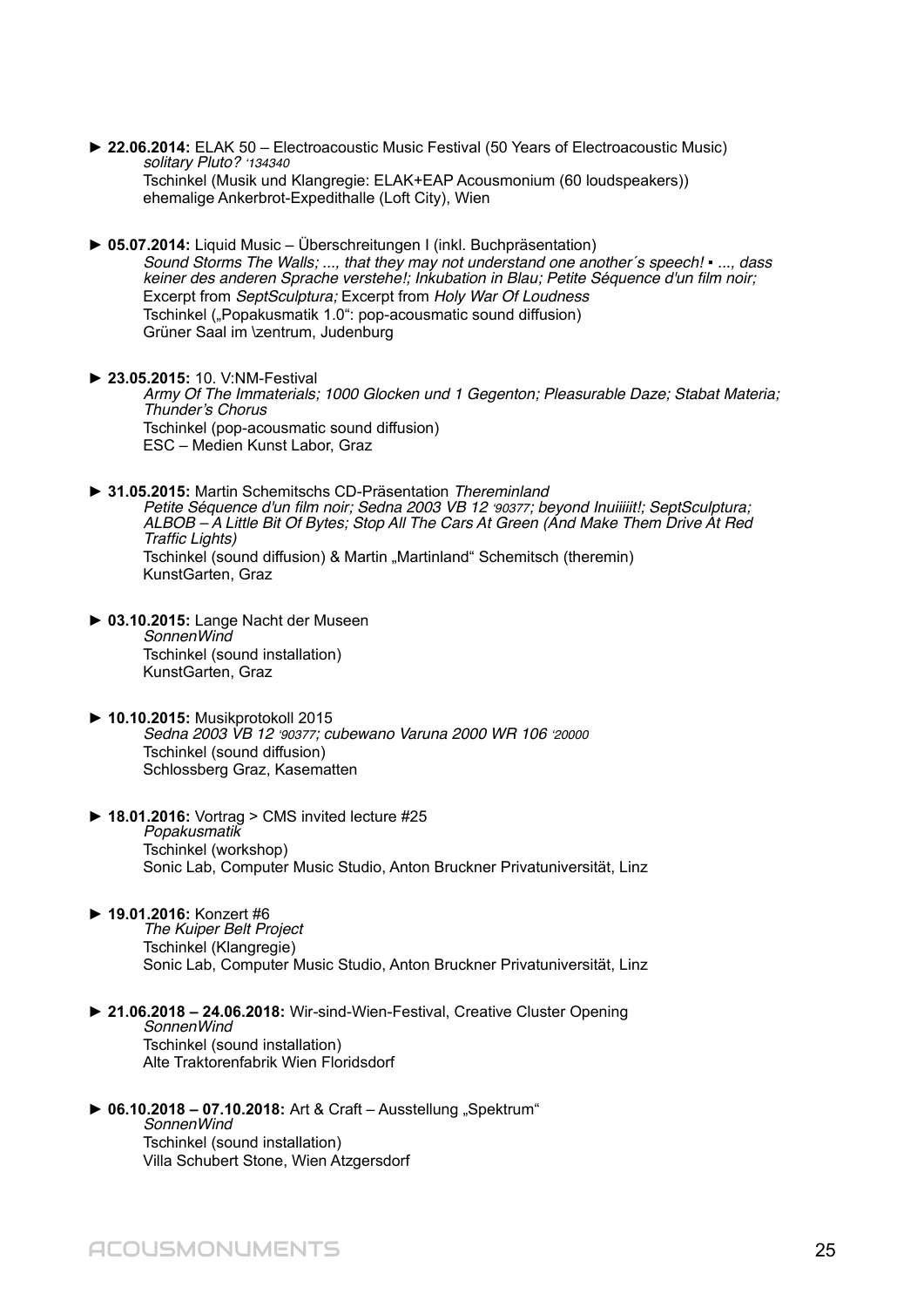- **► 31.05.2019:** VNM-Festival Partners in Crime
	- Gilbert Handler (sound projection, megaphone, tools, etc.) Tschinkel (24 channel sound projection) Cube, IEM – Institut für Elektronische Musik, Technische Universität, Graz
- **► 08.06.2019:** Nitsch-Konzert mit Akusmonium Christian Tschinkel und Gilbert Handler interpretieren Die Musik des 6-Tage-Spiels (Tag 5) von Hermann Nitsch nitsch museum, Mistelbach, Große Ausstellungshalle
- **► 09.06.2019:** Nitsch-Konzert mit Akusmonium Christian Tschinkel und Gilbert Handler interpretieren Island – Eine Sinfonie in 10 Sätzen von Hermann Nitsch nitsch museum, Mistelbach, Große Ausstellungshalle
- **► 16.06.2019:** Selten gehörte Musik Attersee Matinee / Konzert Hermann Nitsch (Orgel), Josef Smutny und Tschinkel (Assistenz) Belvedere 21, Museum für zeitgenössische Kunst, Wien
- **► 26.09.2019:** Astromental akusmatisches Konzert The Kuiper Belt Project, Kosmoposition in C+/- Tschinkel (Klangregie) Wotrubakirche, Wien
- **► 05.10.2019:** Nitsch Orgelkonzert mit Akusmonium Hermann Nitsch (Orgel), Tschinkel (Klangregie), Stefan Raschbacher, Josef Smutny (Assistenz) nitsch museum, Mistelbach, Große Ausstellungshalle
- ► **12.10.2019 27.10.2019:** Klang◄►Teppich SonnenWind Tschinkel (sound installation) Urhof20, Gewölbekeller, Grünbach am Schneeberg
- **► 12.10.2019:** Klang◄►Teppich, Kino für die Ohren Eröffnungsperformance mit Bea von Schrader (Tanz), Dieter Puntigam (Tagtool), Matthias Lackenberger (Musik, Bass und Elektronik), Tschinkel (Klangregie) Urhof20, Grünbach am Schneeberg
- **► 16.10.2019:** Klang◄►Teppich, J. S. Bach Tschinkel (Betreuung der Klanginstallation am Akusmonium) Urhof20, Grünbach am Schneeberg
- **► 17.10.2019:** Klang◄►Teppich, Ein Planet Tschinkel (Betreuung der Klanginstallation von Gilbert Handler am Akusmonium) Urhof20, Grünbach am Schneeberg
- **► 18.10.2019:** Klang◄►Teppich, Wingu Tschinkel (Betreuung der Klanginstallation von Leo Bettinelli am Akusmonium) Urhof20, Grünbach am Schneeberg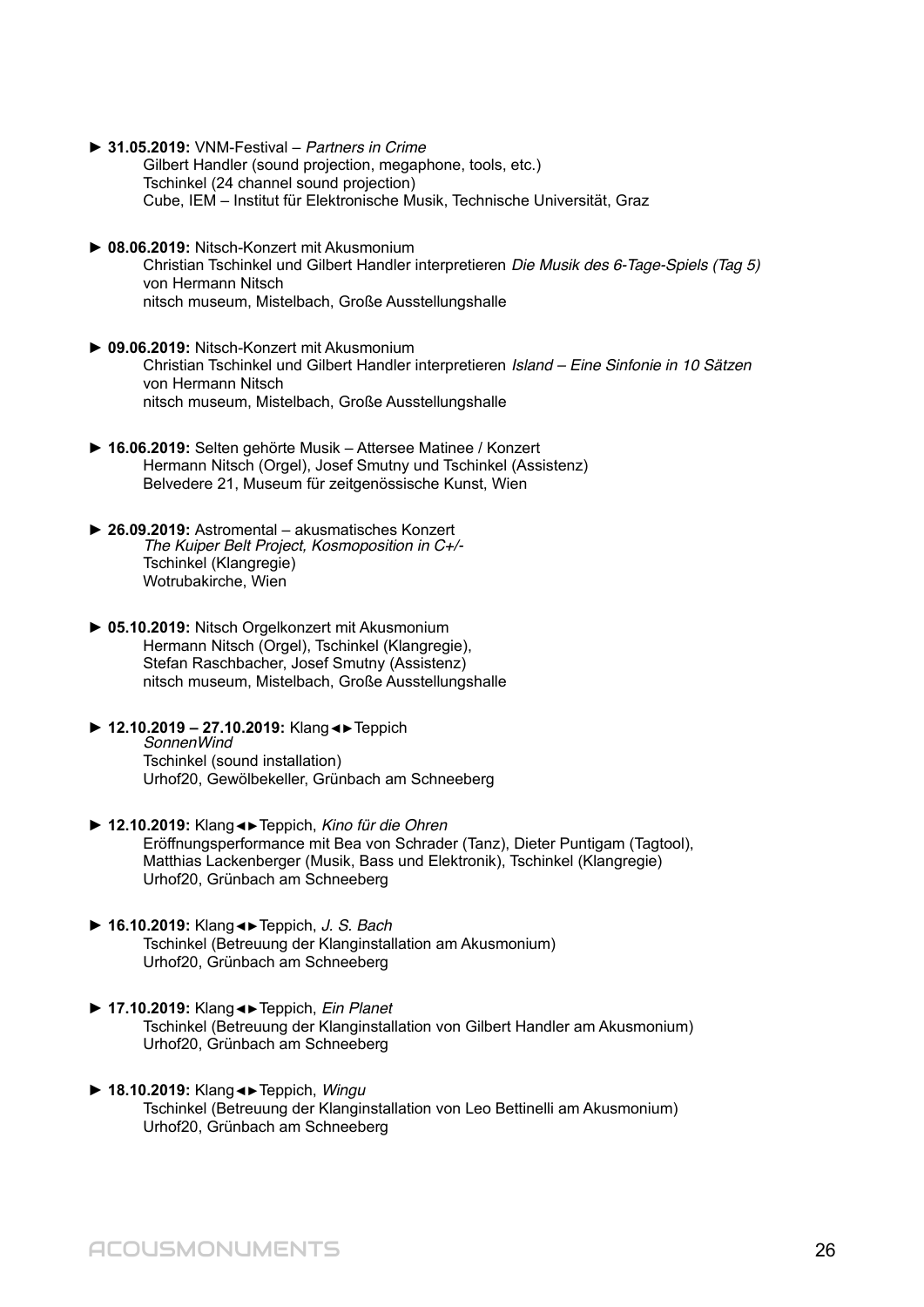- **► 19.10.2019:** Klang◄►Teppich, Global Sounds Bernhard Weiss (Traktor), Tschinkel (Klangregie) Urhof20, Grünbach am Schneeberg
- **► 20.10.2019:** Klang◄►Teppich, Astromental Kosmoposition in C+/-, The Kuiper Belt Project Tschinkel (Musik & Klangregie)
- **► 23.10.2019:** Klang◄►Teppich, Die Klänge des Universums Tschinkel (Installation von NASA-Space-Recordings) Urhof20, Grünbach am Schneeberg
- **► 24.10.2019:** Klang◄►Teppich Tschinkel (Betreuung der Klanginstallation von Bernhard Weiss am Akusmonium) Urhof20, Grünbach am Schneeberg
- **► 25.10.2019:** Klang◄►Teppich, QuantenTeppich Tschinkel (sound installation und Betreuung des Akusmoniums) Urhof20, Grünbach am Schneeberg
- **► 26.10.2019:** Klang◄►Teppich, Elektrische Luftbilder Gilbert Handler (Musik, Vocals, Performance), Stefan Raschbacher (Gitarre), Tschinkel (Klangregie) Urhof20, Grünbach am Schneeberg
- **► 27.10.2019:** Klang◄►Teppich, Hue Circus Lumineszenz & Leo Bettinelli (Licht und Elektronik), Tschinkel (Klangregie) Urhof20, Grünbach am Schneeberg
- **► 20.11.2019:** Vienna Art Week, Stadtlabor Floridsdorf Composing Truth Tschinkel (Musik und Klangregie) Akusmonautikum, Alte Traktorfabrik, Wien
- **► 06.12.2019:** Shut Up And Listen!-Festival Trevor Wishart: Two Woman Christian Tschinkel: Koma Condition Tschinkel (Klangregie) Echoraum, Wien
- **► von 23.11.2017 22.02.2020:** laufende Aufführungen und Präsentationen eigener Musik sowie 30 Klangregiearbeiten mit Gastkünstlern unter dem Titel Traktorstrahlen im hauseigenen AKUSMONAUTIKUM im Creative Cluster, Alte Traktorfabrik, Wien Floridsdorf Für diese detaillierte Chronik siehe: www.acousmonuments.space/akusmonautikum
- **► 28.02.2020:** Art Attech-Festival Tschinkel (Musik & Klangregie) Loft, Wien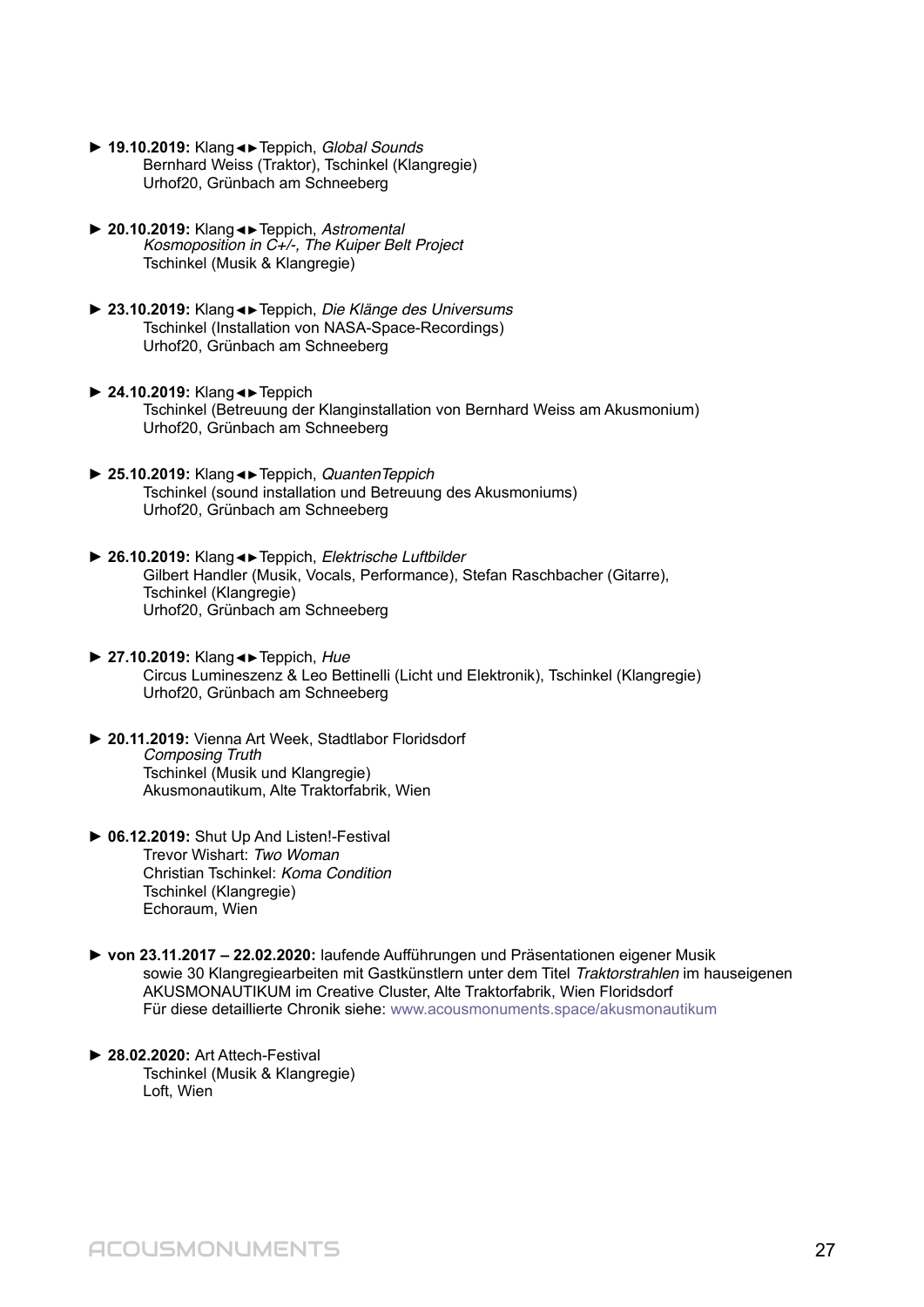- **► 01.07.2020 29.11.2020 (mit einer Unterbrechung von 04.11.2020 bis 12.02.2021):** Klangbildausstellung von Hermann Nitsch in Kooperation mit dem ISF – Institut für Schallforschung an der Akademie der Wissenschaften und dem Akusmonautikum Wien Hermann Nitsch (Musik), ISF (Spektrogramm), Gilbert Handler & C Tschinkel (Klanginstallation) nitsch museum, Mistelbach
- **► 25.07. 01.08.2020:** Workshop Klangbilder über das Bild hinaus bei den 32. Weinviertler Fotowochen (FLUSS) Tschinkel (Vorträge, Musik & Klangregie mit Teilnehmer\_innen des Workshops) Schloss Wolkersdorf
- **► 08.08.2020:** Electric Orpheus Academy Inside Out-Festival für Elektroakustische Musik Inside Out, Teil 2 – frontal Gilbert Handler: Solitude Tschinkel (Klangregie) Alte Sägewerkshalle, Heumühle, Neustift, Rappottenstein, Straßenkilometer 66.6
- **► 08.08.2020:** Electric Orpheus Academy Inside Out-Festival für Elektroakustische Musik Inside Out, Teil 2 – frontal **Somnifications** Tschinkel (Musik & Klangregie) Alte Sägewerkshalle, Heumühle, Neustift, Rappottenstein, Straßenkilometer 66.6
- **► 08.08. 23.08.2020:** FLUSS-Klangausstellung mit allen Workshop-Teilnehmer\_innen des Workshops Klangbilder – über das Bild hinaus Tschinkel: Cloudacity (Musik) Salon und Gang des Schlosses Wolkersdorf
- **► 08.08.2021:** Electric Orpheus Academy Inside Out-Festival für Elektroakustische Musik Inside Out, Teil 3 Danse Acousmonautique Tschinkel (Musik & Klangregie, 20 channel) Alte Sägewerkshalle, Heumühle, Neustift, Rappottenstein, Straßenkilometer 66.6
- **► 21.08.2021:** VNM-Festival Danse Acousmonautique Tschinkel (Musik und Klangregie, 16 channel) Harley Quinn (SciFi-Butoh) Volkshaus Graz, Maria-Cäsar-Saal
- **► 28.08.2021:** Operating & re-interpreting 'Star Ray Listening' basierend auf der Klanginstallation Star Ray Listening – a Celebrating Space Reflection von Pauline Oliveros, Mia Zabelka & Zahra Mani Tschinkel (Tape & Live-Electronics, Klangregie) Kulturwochen Apollogasse, Siebter Himmel, Wien
- **► 29.08.2021:** Operating & re-interpreting 'Star Ray Listening' basierend auf der Klanginstallation Star Ray Listening – a Celebrating Space Reflection von Pauline Oliveros, Mia Zabelka & Zahra Mani Tschinkel (Tape & Live-Electronics, Klangregie) Peta Klotzberg (Texte, Vocals, Theremin & Gadgets) Liechtensteinpark, Wien